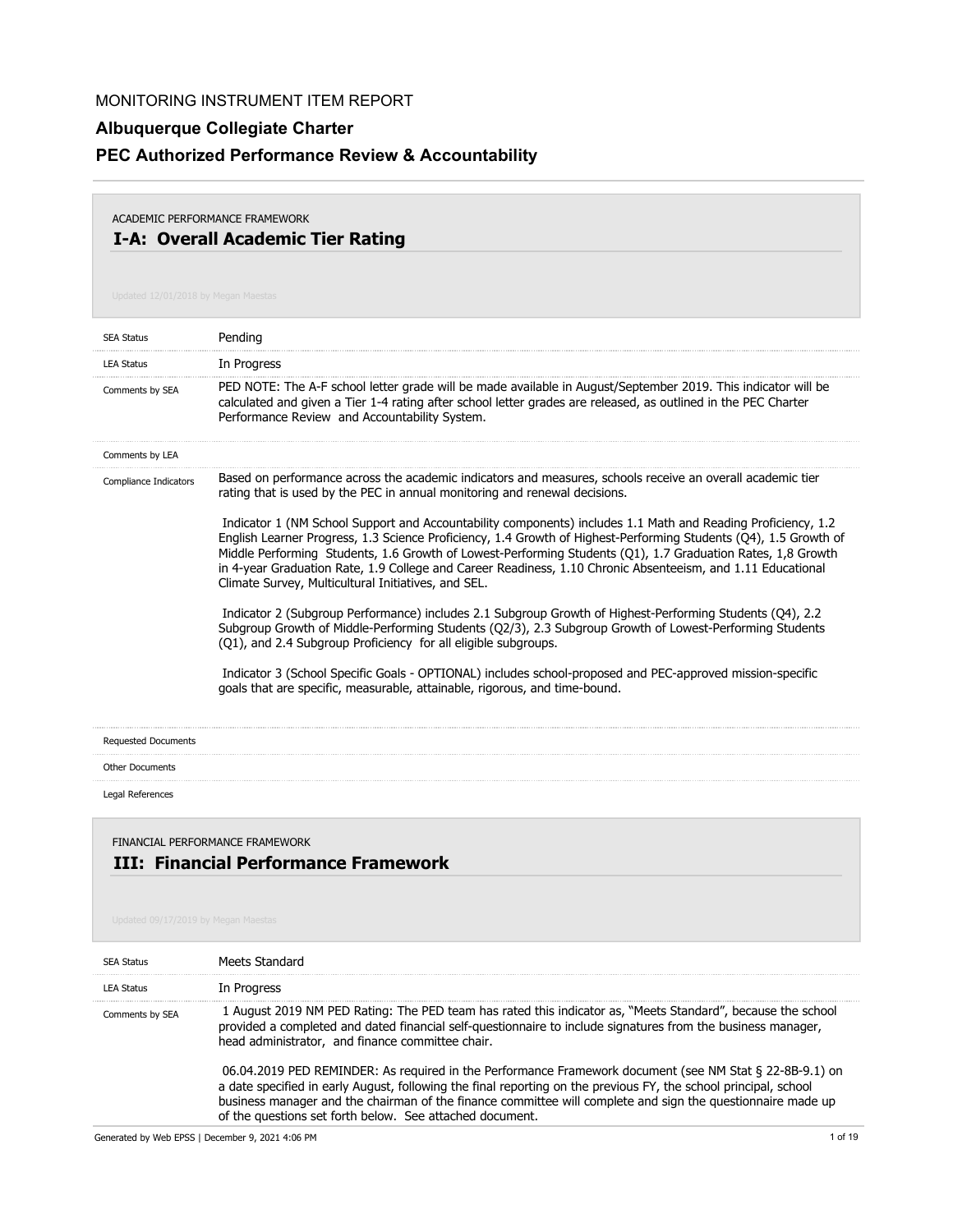#### **Albuquerque Collegiate Charter**

#### **PEC Authorized Performance Review & Accountability**

 REQUESTED FOLLOW-UP: School provides signed copy of the questionnaire (i.e., questions #1-8 of the Financial Performance Framework document) no later than August 1, 2019. Please be sure that the self-assessment is completed and signed by the head administrator, the school business manager, and the finance committee chair.

| Comments by LEA            |                                                                                                                                                                                                                                                                                                                                                                                                                                                                                                                                                                                                                                                                                     |
|----------------------------|-------------------------------------------------------------------------------------------------------------------------------------------------------------------------------------------------------------------------------------------------------------------------------------------------------------------------------------------------------------------------------------------------------------------------------------------------------------------------------------------------------------------------------------------------------------------------------------------------------------------------------------------------------------------------------------|
| Compliance Indicators      | UNDER DEVELOPMENT                                                                                                                                                                                                                                                                                                                                                                                                                                                                                                                                                                                                                                                                   |
|                            | Meanwhile, per page 6 of the PEC Charter Performance Review and Accountability System, the school principal,<br>school business manager and the chairman of the Finance Committee will complete and sign the questionnaire<br>made up of the questions set forth in the Financial section of the prior New Mexico Public Education Commission<br>Charter School Performance Framework. The survey questions are on the following topics: 1. Operating Budgets,<br>2. Audits, 3. Periodic Reports, 4. Expenditures, 5. Reimbursements, 6. Audit Reviews, 7. Meals, and 8. General<br>Information.<br>Please see the Resources tab for the Financial Self-Assessment Survey template. |
| <b>Requested Documents</b> |                                                                                                                                                                                                                                                                                                                                                                                                                                                                                                                                                                                                                                                                                     |
| <b>Other Documents</b>     |                                                                                                                                                                                                                                                                                                                                                                                                                                                                                                                                                                                                                                                                                     |
| Legal References           |                                                                                                                                                                                                                                                                                                                                                                                                                                                                                                                                                                                                                                                                                     |
|                            | ORGANIZATIONAL PERFORMANCE FRAMEWORK                                                                                                                                                                                                                                                                                                                                                                                                                                                                                                                                                                                                                                                |

# **II-1a (onsite): (1a) Education Program: Mission & Material Terms**

| <b>SEA Status</b>            | <b>Meets Standard</b>                                                                                                                                                                                                                                                                                                                                                                                                                                                                                                                                                                                                                                                                                                                                                                                                                                                                                                                                                                                                                                                                                                                                                                                                                         |
|------------------------------|-----------------------------------------------------------------------------------------------------------------------------------------------------------------------------------------------------------------------------------------------------------------------------------------------------------------------------------------------------------------------------------------------------------------------------------------------------------------------------------------------------------------------------------------------------------------------------------------------------------------------------------------------------------------------------------------------------------------------------------------------------------------------------------------------------------------------------------------------------------------------------------------------------------------------------------------------------------------------------------------------------------------------------------------------------------------------------------------------------------------------------------------------------------------------------------------------------------------------------------------------|
| <b>LEA Status</b>            | In Progress                                                                                                                                                                                                                                                                                                                                                                                                                                                                                                                                                                                                                                                                                                                                                                                                                                                                                                                                                                                                                                                                                                                                                                                                                                   |
| Comments by SEA              | 15 NOV 2018 Site Visit:<br>Mission: "Within a structured and ambitious school community, driven by high-quality instruction and intensive<br>academic supports, Albuquerque Collegiate Charter School educates all students for college graduation and life<br>success."                                                                                                                                                                                                                                                                                                                                                                                                                                                                                                                                                                                                                                                                                                                                                                                                                                                                                                                                                                      |
|                              | Comprehensive Educational Program:<br>The school has intentional focus on literacy and math that accounts for the majority of each school day. The<br>PED team observed two-and-half times more literacy instruction and one-in-a-half times more math instruction<br>when compared to the local district elementary schools. This is evidenced by the school's (daily) master schedule,<br>specifically courses such as: "Spiral Review (math), Read Aloud, Literacy Block #1, Literacy Block #2, Literacy<br>Block #3, CGI (math), Writing, Investigations (math), and Math Routines" offered every day to every students.<br>The school provides comprehensive professional development for all teachers. The PED observed<br>implementation of this educational program through extensive 3-week summer Professional Development for all<br>teaching staff, mandatory PD every Wednesday afternoon, along with a detailed schedule outlining all<br>supplemental internal and external PD opportunities offered throughout the academic year. Teacher PD include<br>"data days" where I-Station student data is disaggregated to "celebrate student wins, identify achievement gaps,<br>and prepare material that needs to be re-taught". |
|                              | Enrollment Capacity: Per the school's charter contract, the school is "authorized to serve no more than 360<br>students". At the time of the site visit, the school was serving 36 students.                                                                                                                                                                                                                                                                                                                                                                                                                                                                                                                                                                                                                                                                                                                                                                                                                                                                                                                                                                                                                                                  |
|                              | Authorized Grade Levels Served: Per the school's charter contract, the school is "authorized to serve grades K-5".<br>At the time of the site visit, the PED team verified the school was serving students in grades K-1.                                                                                                                                                                                                                                                                                                                                                                                                                                                                                                                                                                                                                                                                                                                                                                                                                                                                                                                                                                                                                     |
|                              | Requested Follow-Up: None present at this time.                                                                                                                                                                                                                                                                                                                                                                                                                                                                                                                                                                                                                                                                                                                                                                                                                                                                                                                                                                                                                                                                                                                                                                                               |
| Comments by LEA              |                                                                                                                                                                                                                                                                                                                                                                                                                                                                                                                                                                                                                                                                                                                                                                                                                                                                                                                                                                                                                                                                                                                                                                                                                                               |
| <b>Compliance Indicators</b> | Is the school implementing its mission and educational programs of the approved charter application as defined in                                                                                                                                                                                                                                                                                                                                                                                                                                                                                                                                                                                                                                                                                                                                                                                                                                                                                                                                                                                                                                                                                                                             |

Generated by Web EPSS | December 9, 2021 4:06 PM 2 of 19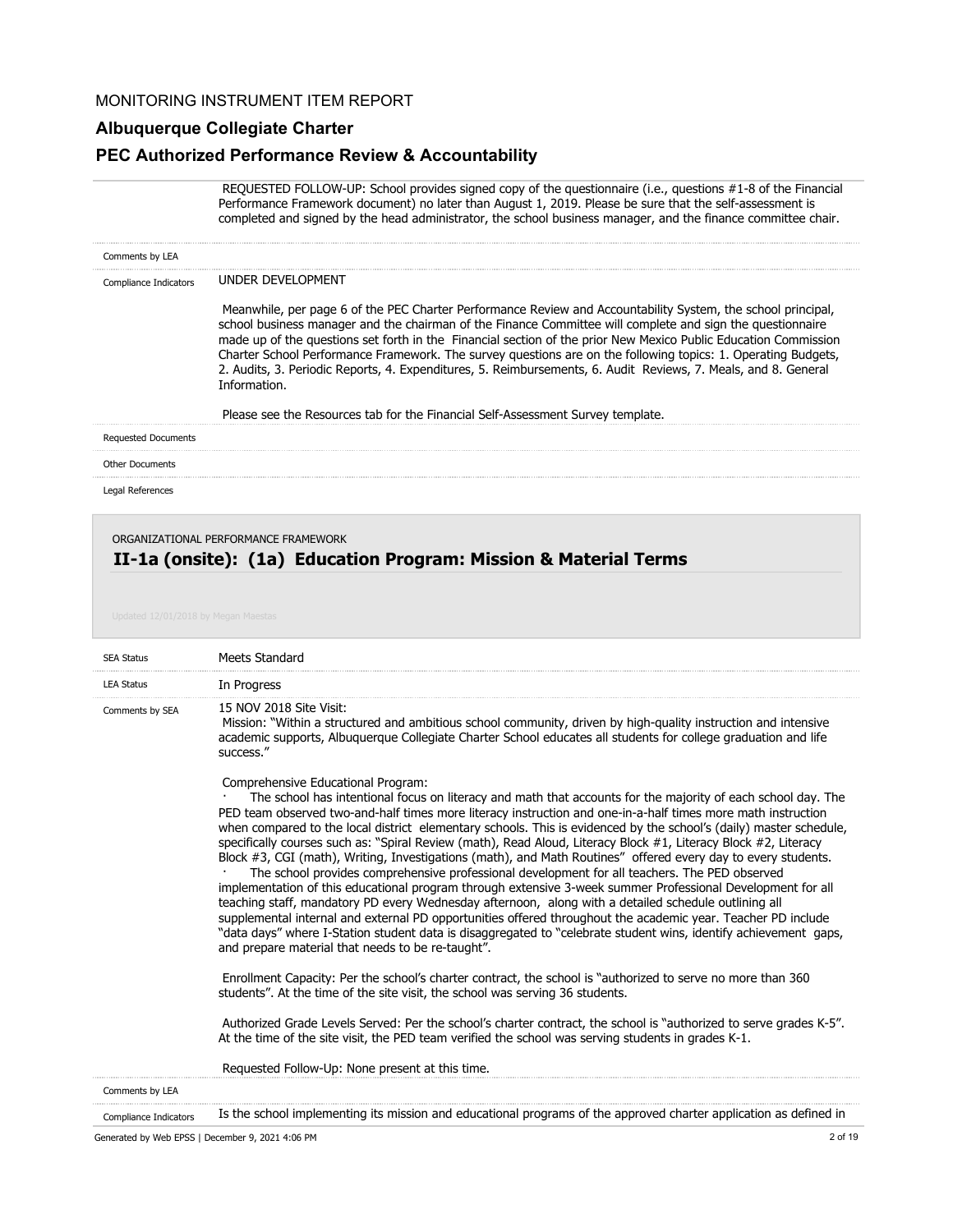grade levels?

## **Albuquerque Collegiate Charter**

# **PEC Authorized Performance Review & Accountability**

the Charter Contract? Does the school stay within its enrollment cap at all times and serve only the appropriate

Requested Documents

Other Documents

Legal References

**II-1b: (1b) Education Program: Required Assessments** ORGANIZATIONAL PERFORMANCE FRAMEWORK

| <b>SEA Status</b>          | Meets Standard                                                                                                                                                                                                                                                                                                                                                                                                                                                                                                                                                                                                                                                                                                                                                                                                                                                                                                                                               |
|----------------------------|--------------------------------------------------------------------------------------------------------------------------------------------------------------------------------------------------------------------------------------------------------------------------------------------------------------------------------------------------------------------------------------------------------------------------------------------------------------------------------------------------------------------------------------------------------------------------------------------------------------------------------------------------------------------------------------------------------------------------------------------------------------------------------------------------------------------------------------------------------------------------------------------------------------------------------------------------------------|
| <b>LEA Status</b>          | In Progress                                                                                                                                                                                                                                                                                                                                                                                                                                                                                                                                                                                                                                                                                                                                                                                                                                                                                                                                                  |
| Comments by SEA            | 02 OCT 2019 NMPED Rating: The PED team rated this indicator as, " Meets Standard", because the<br>school's DTC satisfied the semi-annual training requirement. Additionally, the school was not reported (through<br>PED cross-bureau collaboration) to be out of compliance with state assessment requirements and/or deadlines.                                                                                                                                                                                                                                                                                                                                                                                                                                                                                                                                                                                                                            |
|                            | 17 SEPT 2019 NMPED Rating: The PED team temporarily rated this indicator as, " Concern Identified",<br>so that the school is be prompted to review the indicator notation and submit the requested follow-up<br>documentation added below. Please note, if the school provides adequate documentation to support the<br>requested follow-up, this indicator may be rated as, " Meets Standard".<br>Requested Follow-Up: No later than 30 SEPT 2019, the school is to provide the DTC training certificates for P.<br>Pinnere from both the Fall and Winter DTC training provided by the PED Assessment Bureau.                                                                                                                                                                                                                                                                                                                                               |
|                            | 15 NOV 2018 Site Visit:<br>District Test Coordinator (DTC): The school identified, P. Pinnere, as its DTC. The head administrator, J. Rivera,<br>stated P. Pinnere completed the "Test Coordinator Assessment and Security Training" on 19 SEPT 2018, however,<br>has yet to receive the training certificate provided by the NM PED Assessment Bureau. At the time of the site<br>visit, it appeared P. Pinnere has met one of the two the semi-annual training requirements per, NMAC 6-10-7.9,<br>which states, "the district test coordinator shall attend semi-annual workshops help<br>by PED in order to be trained and then shall provide training for all district personnel involved in test<br>administration, preparation, and security". During the school's site visit scheduled for Spring 2019, the PED team<br>will verify P. Pinnere has completed the "Test Coordinator Assessment and Security Training" winter training and<br>provided |
|                            | school-wide test security training to all teaching personnel.                                                                                                                                                                                                                                                                                                                                                                                                                                                                                                                                                                                                                                                                                                                                                                                                                                                                                                |
|                            | PED NOTE: Compliance with all state and contractual assessment requirements will be evaluated using<br>continuous desktop monitoring throughout the 2018-19 academic year or as provided via NM PED cross-bureau<br>collaboration. The CSD team will notify the head administrator via email if follow-up documentation is requested.<br>This indicator will remain with a "Pending" rating until final review of the annual report, which will be conducted<br>after the end of the 2018-19 academic year.                                                                                                                                                                                                                                                                                                                                                                                                                                                  |
| Comments by LEA            |                                                                                                                                                                                                                                                                                                                                                                                                                                                                                                                                                                                                                                                                                                                                                                                                                                                                                                                                                              |
| Compliance Indicators      | Is the school complying with state and contractual assessment requirements? Does the school have an identified<br>District Test Coordinator who attends all required trainings and provides training to all personnel?                                                                                                                                                                                                                                                                                                                                                                                                                                                                                                                                                                                                                                                                                                                                       |
| <b>Requested Documents</b> |                                                                                                                                                                                                                                                                                                                                                                                                                                                                                                                                                                                                                                                                                                                                                                                                                                                                                                                                                              |
| <b>Other Documents</b>     |                                                                                                                                                                                                                                                                                                                                                                                                                                                                                                                                                                                                                                                                                                                                                                                                                                                                                                                                                              |
| Legal References           |                                                                                                                                                                                                                                                                                                                                                                                                                                                                                                                                                                                                                                                                                                                                                                                                                                                                                                                                                              |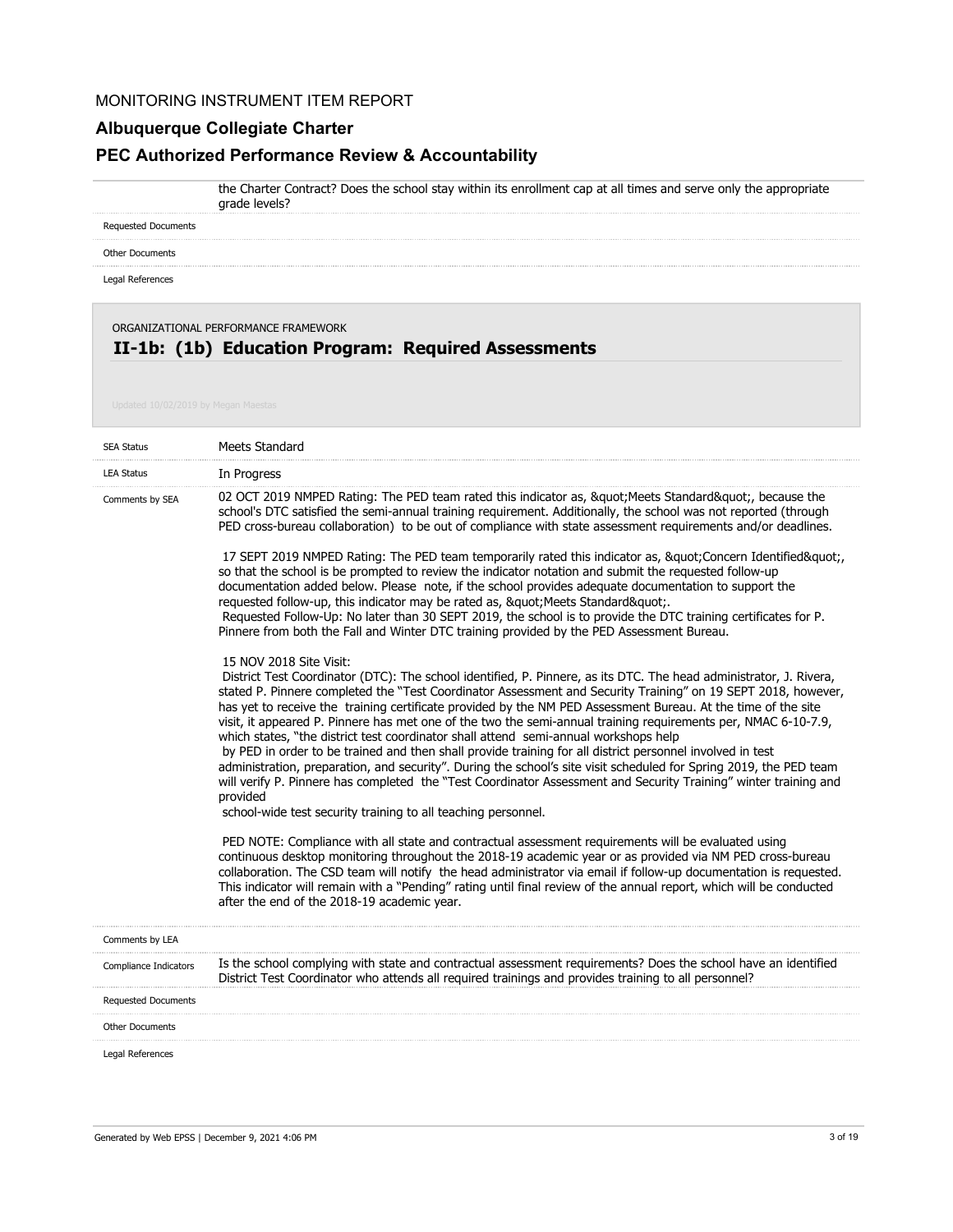# **Albuquerque Collegiate Charter**

## **PEC Authorized Performance Review & Accountability**

#### ORGANIZATIONAL PERFORMANCE FRAMEWORK

# **II-1c (onsite): (1c) Education Program: Students w/Special Needs**

| <b>SEA Status</b>          | Meets Standard                                                                                                                                                                                                                                                                                                                                                                                                                                                                                                                                                                                                     |
|----------------------------|--------------------------------------------------------------------------------------------------------------------------------------------------------------------------------------------------------------------------------------------------------------------------------------------------------------------------------------------------------------------------------------------------------------------------------------------------------------------------------------------------------------------------------------------------------------------------------------------------------------------|
| <b>LEA Status</b>          | In Progress                                                                                                                                                                                                                                                                                                                                                                                                                                                                                                                                                                                                        |
| Comments by SEA            | 17 SEPT 2019 NMPED Rating: The PED team rated this indicator as, " Meets Standard", because the<br>school was not reported (through PED cross-bureau collaboration) to be<br>out of compliance with protecting the rights of students with special needs.                                                                                                                                                                                                                                                                                                                                                          |
|                            | 15 NOV 2018 Site Visit:<br>Student IEP Files: The PED team reviewed four (4) student IEP files and evaluations that appear to be current<br>(I.e., within one year of the previous IEP and within three years of<br>the previous evaluation) and individualized to serve each student needs (i.e., opportunity to have assessments<br>read aloud or translated to the student, extended time for assessments, assessments in 1:1 environment and<br>multiple modes of differentiation, etc.). At the time of the site visit, no compliance concerns were noted.<br>Requested Follow-Up: None present at this time. |
|                            | PED NOTE: The CSD team will evaluate compliance with the Special Education Bureau indicators using<br>continuous desktop monitoring throughout the 2018-19 academic year or as provided via NM PED cross-bureau<br>collaboration. The CSD team will notify the head administrator via email if follow-up documentation is requested.<br>This indicator will remain with a "Pending" rating until final review of the annual report, which will be conducted<br>after the end of the 2018-19 academic year.                                                                                                         |
| Comments by LEA            |                                                                                                                                                                                                                                                                                                                                                                                                                                                                                                                                                                                                                    |
| Compliance Indicators      | Is the school protecting the rights of students with special needs? (Note: These provisions include only students<br>with disabilities.)                                                                                                                                                                                                                                                                                                                                                                                                                                                                           |
| <b>Requested Documents</b> |                                                                                                                                                                                                                                                                                                                                                                                                                                                                                                                                                                                                                    |
| <b>Other Documents</b>     |                                                                                                                                                                                                                                                                                                                                                                                                                                                                                                                                                                                                                    |
| Legal References           |                                                                                                                                                                                                                                                                                                                                                                                                                                                                                                                                                                                                                    |

## **II-1d (onsite): (1d) Education Program: English Learners** ORGANIZATIONAL PERFORMANCE FRAMEWORK

| <b>SEA Status</b> | Working to Meet Standard                                                                                                                                                                                                                                                                                                                                                                                                                                                            |
|-------------------|-------------------------------------------------------------------------------------------------------------------------------------------------------------------------------------------------------------------------------------------------------------------------------------------------------------------------------------------------------------------------------------------------------------------------------------------------------------------------------------|
| <b>LEA Status</b> | In Progress                                                                                                                                                                                                                                                                                                                                                                                                                                                                         |
| Comments by SEA   | 17 SEPT 2019 NMPED Rating: The PED team rated this indicator as, " Working to Meet Standard"<br>because the school provided the requested follow-up, as outlined below. Specifically, the school provided a<br>detailed narrative outlining how the school will ensure it promptly obtains any newly enrolled student ELL status<br>through the proper channels, and as a result, instituted remedies to show compliance with or prompt movement<br>toward compliance with the law. |
|                   | 15 NOV 2018 Site Visit:<br>Student Cumulative Files: The PED team reviewed six (6) student cumulative files, to include two (2) students<br>identified as ELL. Of the six (6) files, three (3) contained duplicate LUS. The PED team discussed the quidance<br>provided by the Language and Culture Bureau to utilize the student profile screen in STARS to determine if an                                                                                                        |

Generated by Web EPSS | December 9, 2021 4:06 PM 4 of 19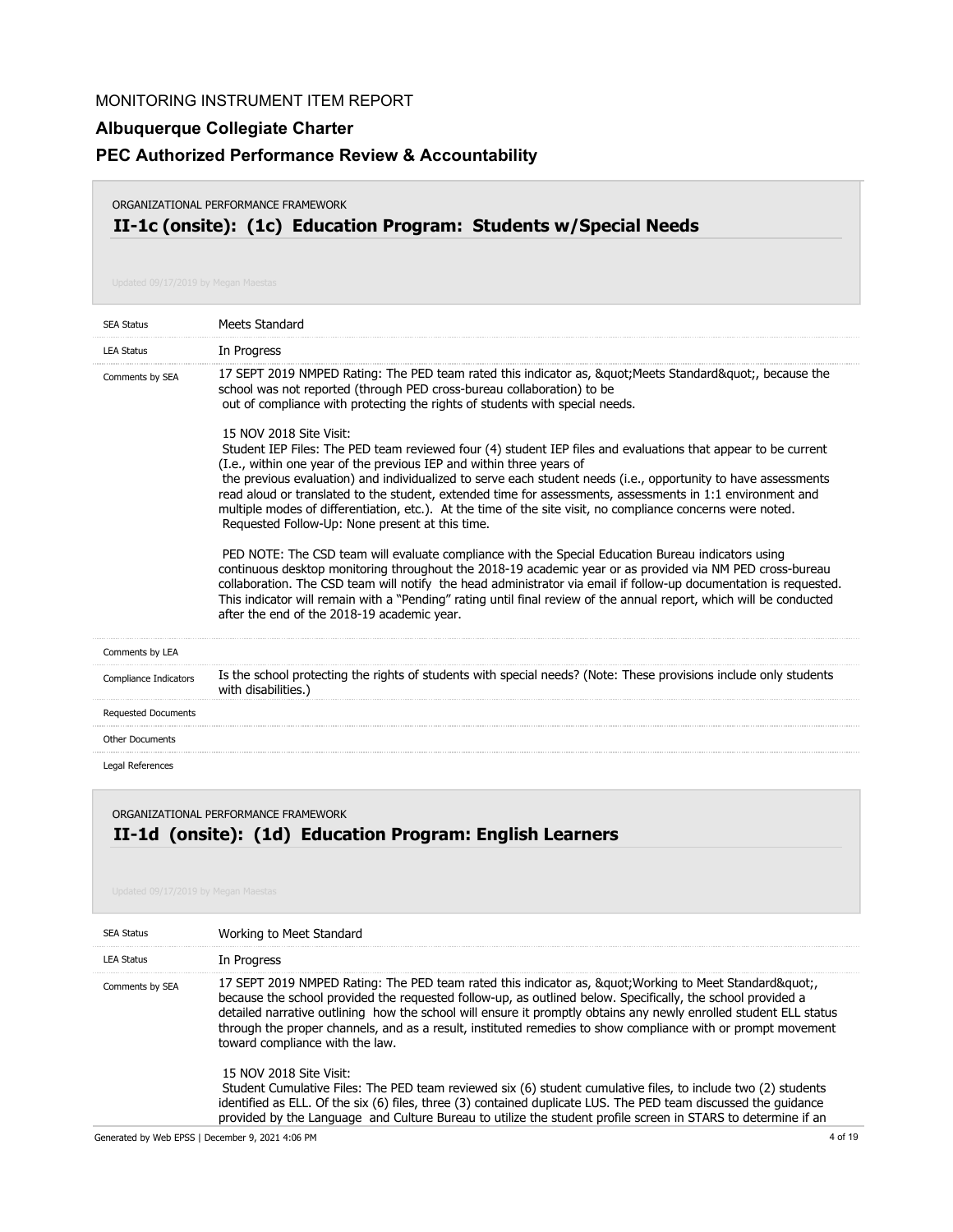#### **Albuquerque Collegiate Charter**

#### **PEC Authorized Performance Review & Accountability**

incoming student has been previously identified as an ELL eligible student rather than re-issuing an LUS for the family to complete. Each student should only be issued one (1) LUS during their academic career in New Mexico.

 Request Follow-Up: Within thirty (30) days of the release of this report, (31 DEC 2018), the school must provide detailed processes to include time lines and responsible parties the school will implement when enrolling new students and identifying their ELL eligible or need to ensure the school remains in compliance and does not issue double LUS.

#### RESOURCE LIST:

Report in STARS: STARS -- & qt; District and Location Reports -- & qt; BMEP, EL, and Title III Reports for Language and Culture Bureau--> ELP Error Report for Snapshot

 This report lists students who were never identified as ELs at your school who had actually been administered an ACCESS assessment in the past. It also lists students identified as ELs at your school that scored as Proficient on an ACCESS test at some point. Please note that administration of ACCESS began in the 2009-2010 school year. US Department's English Learner Toolkit: https://www2.ed.gov/about/offices/list/oela/english-learnertoolkit/index.html -- including Office of Civil Rights guidance regarding parent notification

 English Learner Identification: http://webnew.ped.state.nm.us/bureaus/languageandculture/englishlearners/english-learner-identification/

See also NMAC 6.29.5.11

 Serving English Learners Guidance Manual: http://webnew.ped.state.nm.us/bureaus/languageandculture/englishlearners/

· Annual Parent Notification Letters:

 Bilingual Multicultural Education Programs Technical Assistance Manual (including dual language programs): http://webnew.ped.state.nm.us/wp-content/uploads/2017/12/BMEP\_TAM\_2016\_05.11.17.pdf Language Usage Survey (LUS) Guidance Handbook: http://webnew.ped.state.nm.us/wp-

content/uploads/2017/12/NMLUS\_Guidance\_Handbook\_Revised\_08.2017.pdf

· Pages 16-17 explain WIDA Screener scores.

 · Pages 31-33 have guidance on the process of obtaining LUS information from prior schools (the areas are highlighted in green).

· Step by step information on how to lookup students in STARS is on page 32.

NM FAQ (by WIDA), includes quick answers about the screening and assessing process:

https://www.wida.us/membership/states/Guidance%20Docs/NM%20ID%20and%20Placement%20Guidance% 20Doc.pdf

Language and

Culture Bureau Staff

· Mayra Valtierrez, Director,

Mayra.valtierrez@state.nm.us, (505) 827 -6667

· Kirsi Laine, English Learner Specialist, Kirsi.laine@state.nm.us,

(505) 827-6505

 REMINDER: According to the New Mexico ESSA State Plan, English Learner progress will be included in school grading in the near future. Report cards with a transition year ESSA school grade report will be created in school year 2018-19. A full transition to only one school report card is in the following school year, 2019-2020.

 PED NOTE: The CSD team will evaluate compliance with the Language and Culture Bureau indicators using continuous desktop monitoring throughout the 2018-19 academic year or as provided via NM PED cross-bureau collaboration. The CSD team will notify the head administrator via email if follow-up documentation is requested. This indicator will remain with a "Pending" rating until final review of the annual report, which will be conducted after the end of the 2018-19 academic year.

| Comments by LEA       |                                                                  |
|-----------------------|------------------------------------------------------------------|
| Compliance Indicators | Is the school protecting the rights of English Learner students? |
| Requested Documents   |                                                                  |
| Other Documents       |                                                                  |

Generated by Web EPSS | December 9, 2021 4:06 PM 5 of 19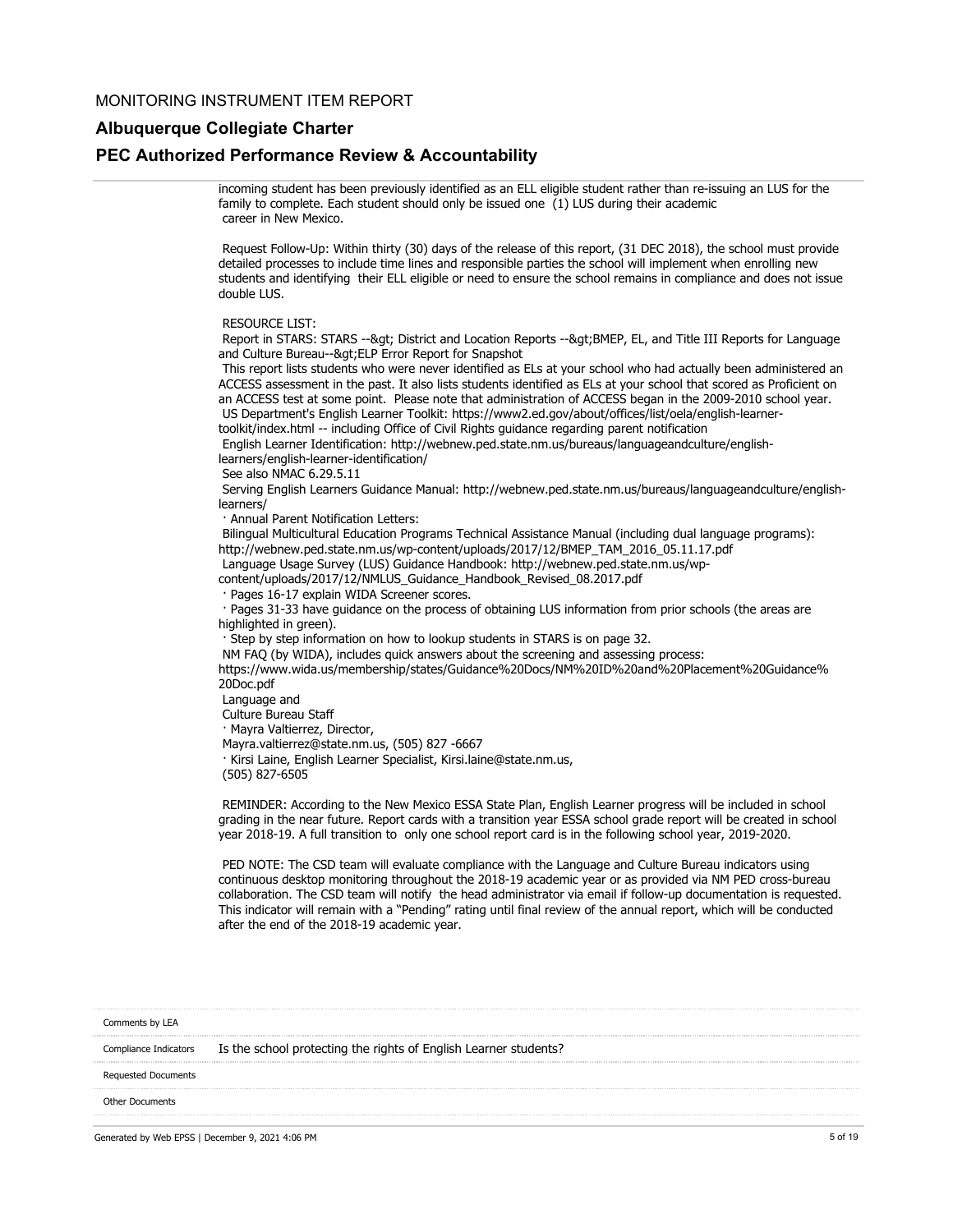# **Albuquerque Collegiate Charter**

# **PEC Authorized Performance Review & Accountability**

Legal References

# **II-1e: (1e) Education Program: Grant Program Requirements** ORGANIZATIONAL PERFORMANCE FRAMEWORK

| <b>SEA Status</b>          | Meets Standard                                                                                                                                                                                                                                                                                                                                                                                                                                                                                                                                                                                                                                                                              |
|----------------------------|---------------------------------------------------------------------------------------------------------------------------------------------------------------------------------------------------------------------------------------------------------------------------------------------------------------------------------------------------------------------------------------------------------------------------------------------------------------------------------------------------------------------------------------------------------------------------------------------------------------------------------------------------------------------------------------------|
| <b>LEA Status</b>          | In Progress                                                                                                                                                                                                                                                                                                                                                                                                                                                                                                                                                                                                                                                                                 |
| Comments by SEA            | 17 SEPT 2019 NMPED Rating: The PED team rated this indicator as, " Meets Standard", because the<br>school was not reported (through PED cross-bureau collaboration) to be<br>out of compliance with meeting grant programs requirements and/or deadlines.<br>PED NOTE: Evaluated using continuous desktop monitoring throughout the 2018-19 academic year or as<br>provided via NM PED cross-bureau collaboration. The CSD team will notify the head administrator via email if<br>follow-up documentation is requested. This indicator will remain with a "Pending" rating until final review of the<br>annual report, which will be conducted after the end of the 2018-19 academic year. |
| Comments by LEA            |                                                                                                                                                                                                                                                                                                                                                                                                                                                                                                                                                                                                                                                                                             |
| Compliance Indicators      | Does the school meet program requirements for all PED and federal grant programs it implements? Is the school<br>responsive to findings of non-compliance in accordance with deadlines?                                                                                                                                                                                                                                                                                                                                                                                                                                                                                                     |
| <b>Requested Documents</b> |                                                                                                                                                                                                                                                                                                                                                                                                                                                                                                                                                                                                                                                                                             |
| <b>Other Documents</b>     |                                                                                                                                                                                                                                                                                                                                                                                                                                                                                                                                                                                                                                                                                             |
| Legal References           |                                                                                                                                                                                                                                                                                                                                                                                                                                                                                                                                                                                                                                                                                             |

## **II-1f (site visit): (1f) Education Program: EPSS/NMDASH** ORGANIZATIONAL PERFORMANCE FRAMEWORK

| <b>SEA Status</b>     | Not Applicable                                                                                                                                                                                                                                                                                                                                                                                                                                                                            |
|-----------------------|-------------------------------------------------------------------------------------------------------------------------------------------------------------------------------------------------------------------------------------------------------------------------------------------------------------------------------------------------------------------------------------------------------------------------------------------------------------------------------------------|
| <b>LEA Status</b>     | In Progress                                                                                                                                                                                                                                                                                                                                                                                                                                                                               |
| Comments by SEA       | 15 NOV 2018 Site Visit: Not applicable for Albuguergue Collegiate Charter School, as the school is in its first year<br>of operations and did not receive a letter grade for the 2017-2018 academic year.<br>Requested Follow-Up: None present at this time.<br>PED NOTE: Only applicable for schools rated as Tier 3 or Tier 4 within the Academic Performance Framework,<br>earned an "F" school letter grade, identified as TSI, CSI, or MRI, or have to implement a PEC Academic CAP. |
| Comments by LEA       |                                                                                                                                                                                                                                                                                                                                                                                                                                                                                           |
| Compliance Indicators | Does the school have an active core team engaged in the DASH process? Is the school implementing their annual<br>and 90-day plans, as evaluated through reviewing evidence and school/audit actions during the site visit?<br>(Only applicable for schools rated at Tier 3 or Tier 4 on Academic Performance Framework evaluation, that<br>earned an "F" school letter grade, or meeting criteria to be identified as TSI, CSI, or MRI, or have a<br>PFC Academic CAP                     |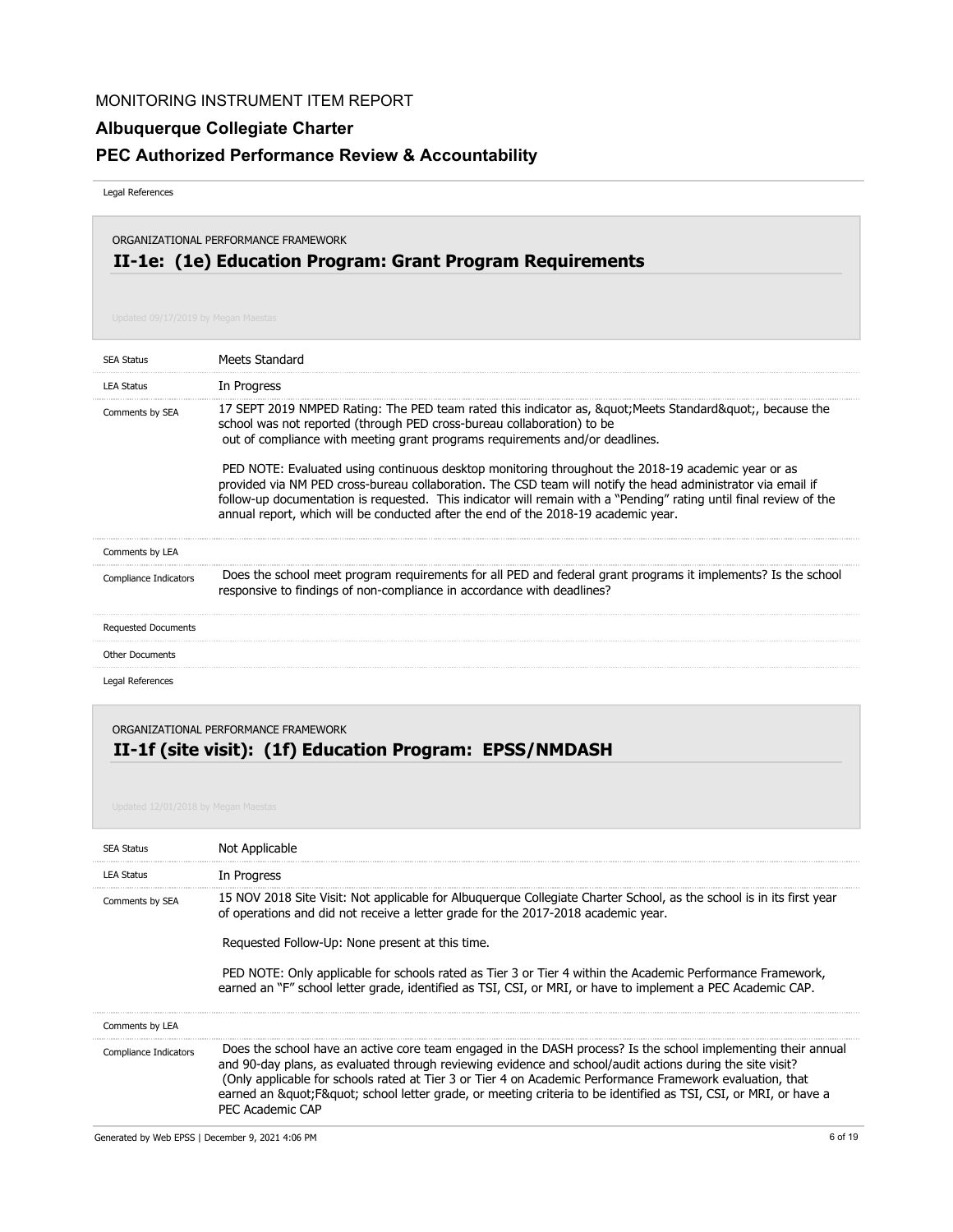# **Albuquerque Collegiate Charter**

# **PEC Authorized Performance Review & Accountability**

| <b>Requested Documents</b>                                                                                                      |                                                                                                                                                                                                                                                                                                                                                                                                                                                                                                                                                                                                                                                                                                                                                                                                                                                                                                                                                                                                                                                                     |
|---------------------------------------------------------------------------------------------------------------------------------|---------------------------------------------------------------------------------------------------------------------------------------------------------------------------------------------------------------------------------------------------------------------------------------------------------------------------------------------------------------------------------------------------------------------------------------------------------------------------------------------------------------------------------------------------------------------------------------------------------------------------------------------------------------------------------------------------------------------------------------------------------------------------------------------------------------------------------------------------------------------------------------------------------------------------------------------------------------------------------------------------------------------------------------------------------------------|
| <b>Other Documents</b>                                                                                                          |                                                                                                                                                                                                                                                                                                                                                                                                                                                                                                                                                                                                                                                                                                                                                                                                                                                                                                                                                                                                                                                                     |
| Legal References                                                                                                                |                                                                                                                                                                                                                                                                                                                                                                                                                                                                                                                                                                                                                                                                                                                                                                                                                                                                                                                                                                                                                                                                     |
| ORGANIZATIONAL PERFORMANCE FRAMEWORK<br>II-2a: (2a) Financial Mgmt/Oversight: Compliance<br>Updated 09/17/2019 by Megan Maestas |                                                                                                                                                                                                                                                                                                                                                                                                                                                                                                                                                                                                                                                                                                                                                                                                                                                                                                                                                                                                                                                                     |
| <b>SEA Status</b>                                                                                                               | Meets Standard                                                                                                                                                                                                                                                                                                                                                                                                                                                                                                                                                                                                                                                                                                                                                                                                                                                                                                                                                                                                                                                      |
| <b>LEA Status</b>                                                                                                               | In Progress                                                                                                                                                                                                                                                                                                                                                                                                                                                                                                                                                                                                                                                                                                                                                                                                                                                                                                                                                                                                                                                         |
| Comments by SEA                                                                                                                 | 17 SEPT 2019 NMPED Rating: The PED team rated this indicator as, " Meets Standard", because the<br>school was not reported (through PED cross-bureau collaboration) to be out<br>of compliance with meeting financial reporting requirements and/or deadlines. Additionally, given the school was<br>in its first year of operations, it did not receive a FY18 Audit Report.<br>PED NOTE: Audit compliance not applicable for Albuquerque Collegiate Charter School, as the school is in its first<br>year of operations and did not receive a financial audit for FY18. However, the CSD team will evaluate compliance<br>with all financial reporting using continuous desktop monitoring throughout the 2018-19 academic year or as<br>provided via NM PED cross-bureau collaboration. The CSD team will notify the head administrator via email if<br>follow-up documentation is requested. This indicator will remain with a "Pending" rating until final review of the<br>annual report, which will be conducted after the end of the 2018-19 academic year. |
| Comments by LEA                                                                                                                 |                                                                                                                                                                                                                                                                                                                                                                                                                                                                                                                                                                                                                                                                                                                                                                                                                                                                                                                                                                                                                                                                     |
| Compliance Indicators                                                                                                           | Is the school meeting financial reporting and compliance requirements to any/all bureaus timely, including, but<br>not limited to, audit findings from PED Audit Bureau (if any), meeting all budget reporting deadlines, and no more<br>than a .06 difference in reported and audited T&E?                                                                                                                                                                                                                                                                                                                                                                                                                                                                                                                                                                                                                                                                                                                                                                         |
| <b>Requested Documents</b>                                                                                                      |                                                                                                                                                                                                                                                                                                                                                                                                                                                                                                                                                                                                                                                                                                                                                                                                                                                                                                                                                                                                                                                                     |
| <b>Other Documents</b>                                                                                                          |                                                                                                                                                                                                                                                                                                                                                                                                                                                                                                                                                                                                                                                                                                                                                                                                                                                                                                                                                                                                                                                                     |
| Legal References                                                                                                                |                                                                                                                                                                                                                                                                                                                                                                                                                                                                                                                                                                                                                                                                                                                                                                                                                                                                                                                                                                                                                                                                     |

# **II-2b: (2b) Financial Mgmt/Oversight: Acct. Principles** ORGANIZATIONAL PERFORMANCE FRAMEWORK

| <b>SEA Status</b> |                                                                                                                                                                                          |
|-------------------|------------------------------------------------------------------------------------------------------------------------------------------------------------------------------------------|
| <b>LEA Status</b> | In Progress                                                                                                                                                                              |
| Comments by SEA   | PED NOTE: Audit compliance not applicable for Albuquerque Collegiate Charter School, as the school is in its first<br>year of operations and did not receive a financial audit for FY18. |
| Comments by LEA   |                                                                                                                                                                                          |
| Compliance In     | Is the school following generally accepted accounting principles? Were there any material weaknesses or                                                                                  |

Generated by Web EPSS | December 9, 2021 4:06 PM 7 of 19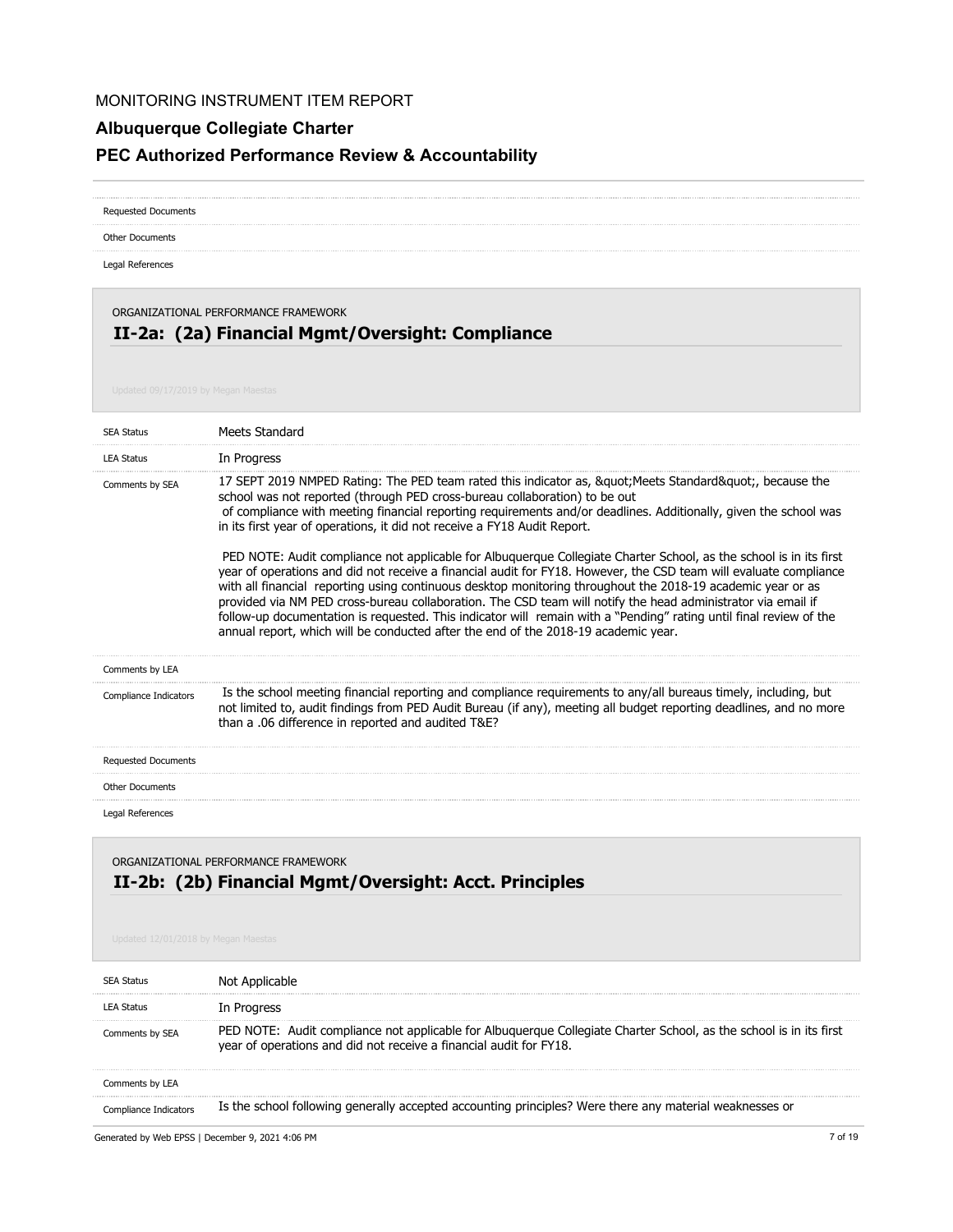### **Albuquerque Collegiate Charter**

#### **PEC Authorized Performance Review & Accountability**

significant internal control deficiencies, or findings related to waste, fraud, or abuse identified in the audit?

Requested Documents

Other Documents

Legal References

#### ORGANIZATIONAL PERFORMANCE FRAMEWORK

# **II-2c (site visit): (2c) Financial Mgmt/Oversight: Response to Audits**

| <b>SEA Status</b>          |                                                                                                                                                                                                                                                                  |
|----------------------------|------------------------------------------------------------------------------------------------------------------------------------------------------------------------------------------------------------------------------------------------------------------|
| <b>LEA Status</b>          | In Progress                                                                                                                                                                                                                                                      |
| Comments by SEA            | PED NOTE: Audit compliance not applicable for Albuguergue Collegiate Charter School, as the school is in its first<br>year of operations and did not receive a financial audit for FY18.                                                                         |
| Comments by LEA            |                                                                                                                                                                                                                                                                  |
| Compliance Indicators      | Is the school responsive to audit findings? Is the school's last audit devoid of any multi-year repeat findings? Did<br>the school implement Audit CAPs as submitted, as evaluated through reviewing evidence and school/audit actions<br>during the site visit? |
| <b>Requested Documents</b> |                                                                                                                                                                                                                                                                  |
| <b>Other Documents</b>     |                                                                                                                                                                                                                                                                  |
| Legal References           |                                                                                                                                                                                                                                                                  |

### **II-2d: (2d) Financial Mgmt/Oversight: Grant Funds Mgmt** ORGANIZATIONAL PERFORMANCE FRAMEWORK

| <b>Other Documents</b>     |                                                                                                                                                                                                                                                                                                                                                                                                                                |
|----------------------------|--------------------------------------------------------------------------------------------------------------------------------------------------------------------------------------------------------------------------------------------------------------------------------------------------------------------------------------------------------------------------------------------------------------------------------|
| <b>Requested Documents</b> |                                                                                                                                                                                                                                                                                                                                                                                                                                |
| Compliance Indicators      | Is the school managing grant funds responsibly? Are at least 10% of RFRs submitted to the PED each quarter?<br>Did the school expend at least 99% of grant funds for all accounts without reversion?                                                                                                                                                                                                                           |
| Comments by LEA            |                                                                                                                                                                                                                                                                                                                                                                                                                                |
|                            | PED NOTE: Evaluated using continuous desktop monitoring throughout the 2018-19 academic year or as<br>provided via NM PED cross-bureau collaboration. The CSD team will notify the head administrator via email if<br>follow-up documentation is requested. This indicator will remain with a "Pending" rating until final review of the<br>annual report, which will be conducted after the end of the 2018-19 academic year. |
| Comments by SEA            | 17 SEPT 2019 NMPED Rating: The PED team rated this indicator as, & quot; Meets Standard & quot;, because the<br>school was not reported (through PED cross-bureau collaboration) to be out<br>of compliance with managing grant funds responsibly and/or deadlines.                                                                                                                                                            |
| <b>LEA Status</b>          | In Progress                                                                                                                                                                                                                                                                                                                                                                                                                    |
| <b>SEA Status</b>          | Meets Standard                                                                                                                                                                                                                                                                                                                                                                                                                 |
|                            |                                                                                                                                                                                                                                                                                                                                                                                                                                |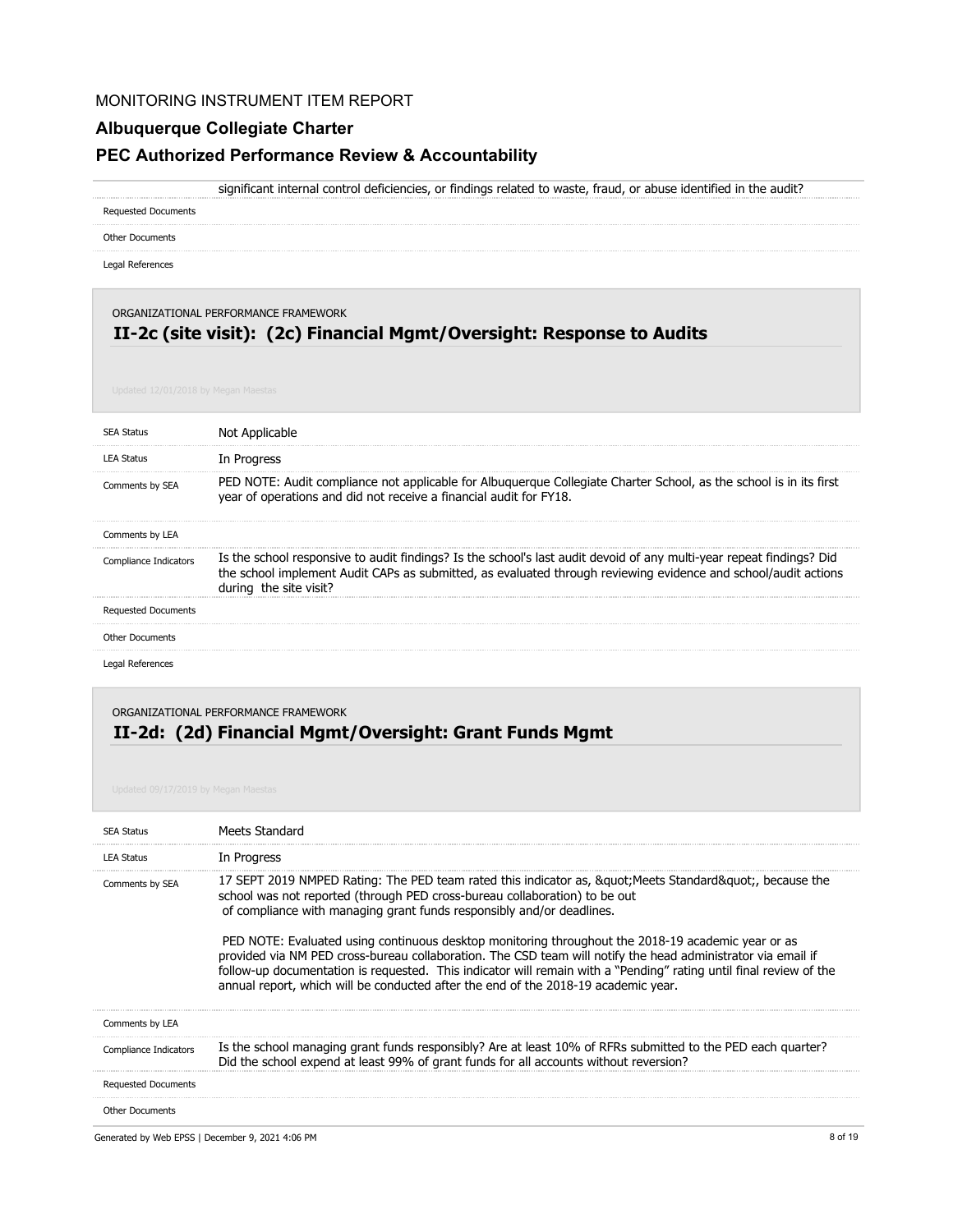## **Albuquerque Collegiate Charter**

# **PEC Authorized Performance Review & Accountability**

Legal References

ORGANIZATIONAL PERFORMANCE FRAMEWORK

# **II-2e: (2e) Financial Mgmt/Oversight: Fiscal Mgmt Staff**

| <b>SEA Status</b> | Working to Meet Standard                                                                                                                                                                                                                                                                                                                                                                                                                                                                                                              |
|-------------------|---------------------------------------------------------------------------------------------------------------------------------------------------------------------------------------------------------------------------------------------------------------------------------------------------------------------------------------------------------------------------------------------------------------------------------------------------------------------------------------------------------------------------------------|
| <b>LEA Status</b> | In Progress                                                                                                                                                                                                                                                                                                                                                                                                                                                                                                                           |
| Comments by SEA   | 02 OCT 2019 NMPED Rating: The PED team rated this indicator as, " Working to Meet Standard",<br>because the school provided the requested follow-up, as outlined below. Specifically, the school provided evidence<br>it had designated a certified CPO F. Garcia, along with providing his training certificate dated 31 JUL 2019 and<br>online registration information with the NM State Purchasing Department; and as a result, instituted remedies to<br>show compliance with or prompt movement toward compliance with the law. |
|                   | 17 SEPT 2019 NMPED Rating: The PED team rated this indicator as, " Concern Identified", because<br>the team requests additional information on the school's CPO status. The school previously provided<br>documentation it would enter into a MOU agreement with a different charter school; however, the documentation<br>provided was for an employee                                                                                                                                                                               |
|                   | that no longer works at that charter school. The PED team asks the school to respond to the requested follow-up<br>as outlined below.                                                                                                                                                                                                                                                                                                                                                                                                 |
|                   | Requested Follow-Up: No later than 30 SEPT 2019, the school must provide evidence of its Chief Procurement<br>Officer. Such evidence may include but is not limited to: training certificate for current CPO, evidence of<br>registration online with the NM Purchasing Dept, and/or evidence of MOU with an existing charter school's CPO.<br>Additionally, the                                                                                                                                                                      |
|                   | school must provide evidence it has worked with the NM Purchasing Department to have the school added to the<br>online database which lists all registered CPO's.                                                                                                                                                                                                                                                                                                                                                                     |
|                   | 15 NOV Site Visit:<br>Licensed School Business Manager: The school identified Katie Rarick as its School Business Official. The PED<br>team observed K. Rarick's School Business Official license issued through NM PED with an expiration date of 30<br><b>JUN 2020.</b>                                                                                                                                                                                                                                                             |
|                   | Chief Procurement Officer: At the time of the site visit, the school did not have a certified CPO. The head<br>administrator, J. Rivera stated she was aware of the requirement to have a CPO and is seeking registration for the<br>next available certification training. The PED team did advice the school to enter into an MOU agreement with<br>another charter school's certified CPO in the interim until the school can designate one.                                                                                       |
|                   | Audit Committee: At the time of the site visit, the PED team observed the required six (6) individuals seated on<br>the Audit Committee. Per 22-8-13.3(D) § NMSA, "the Audit Committee must be compromised of six (6)<br>individuals; Two (2) board members, One (1) parent of a currently enrolled student, One (1) individual with a<br>financial background, the head administrator, and the school's business manager".                                                                                                           |
|                   | Finance Committee: At the time of the site visit, the PED team observed four (4) individual seated on the finance<br>committee to include, two (2) board members, the head administrator, and the school's business manager. Per 22<br>-8-13.2(B) § NMSA, "the Finance committee must be comprised of "at least two members of the board".                                                                                                                                                                                            |
|                   | Requested Follow-Up: Within thirty (30) days of the release of this report, (31 DEC 2018), the school must<br>provide evidence uploaded through the Web-EPSS indicator it is moving toward addressing non-compliance of not<br>having a certified CPO. Evidence may include but is not limited to 1) a MOU agreement with another charter<br>school's certified CPO to serve as Albuquerque Collegiate's CPO, or 2) registration documentation for the next<br>available CPO certification training.                                  |
|                   | PED NOTE: Evaluated using continuous desktop monitoring throughout the 2018-19 academic year or as<br>provided via NM PED cross-bureau collaboration. The CSD team will notify the head administrator via email if<br>follow-up documentation is requested. This indicator will remain with a "Pending" rating until final review of the                                                                                                                                                                                              |

annual report, which will be conducted after the end of the 2018-19 academic year.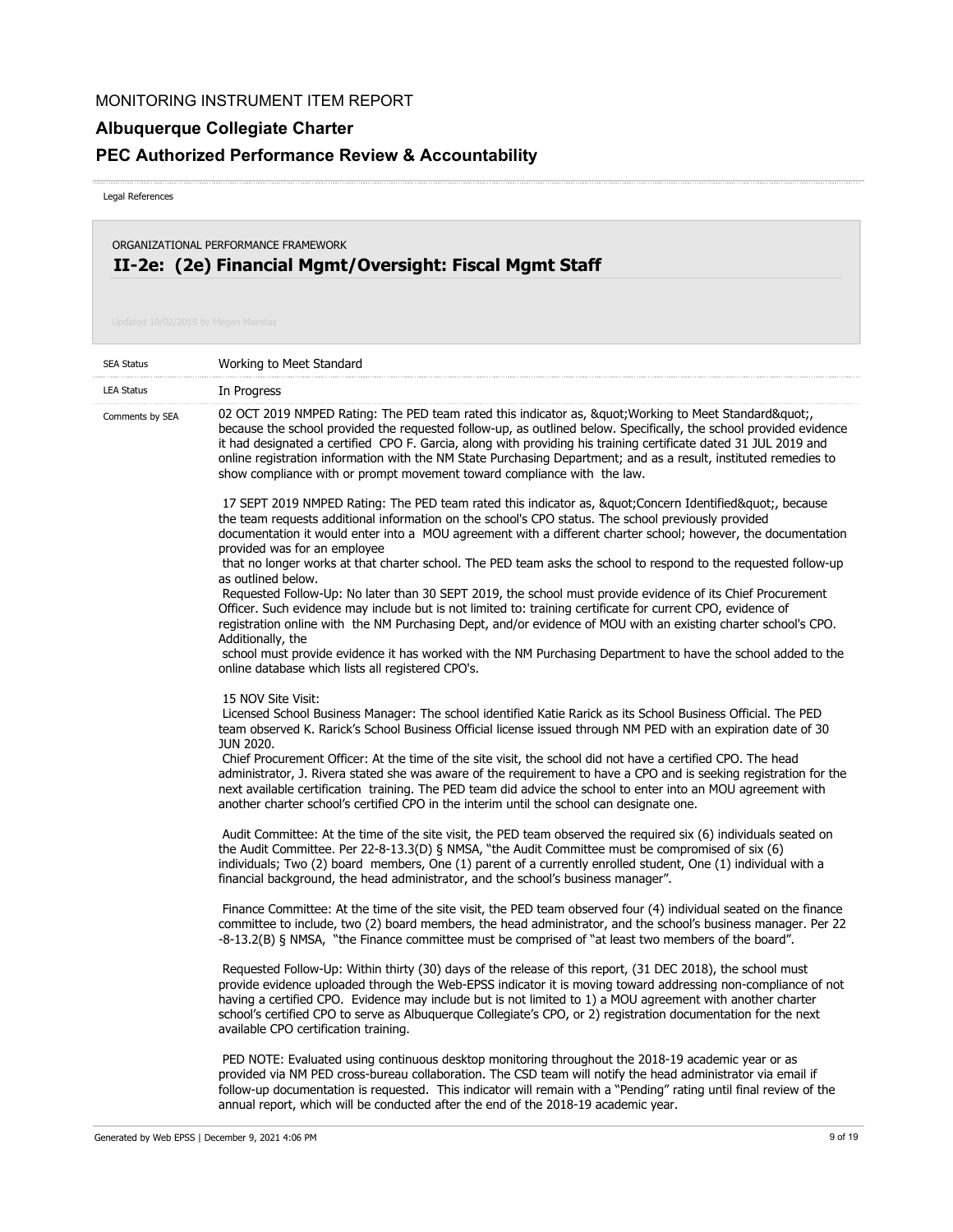# **Albuquerque Collegiate Charter**

# **PEC Authorized Performance Review & Accountability**

| Comments by LEA            |                                                                                                                                                                                                                                                                                                                                                         |
|----------------------------|---------------------------------------------------------------------------------------------------------------------------------------------------------------------------------------------------------------------------------------------------------------------------------------------------------------------------------------------------------|
| Compliance Indicators      | Is the school adequately staffed to ensure proper fiscal management with a licensed school business official and<br>certified State Procurement Officer? Does the Governing Board have the appropriate members represented in<br>each of the Audit and Finance Committees? Do the governing council's audit and finance committees meet as<br>required? |
| <b>Requested Documents</b> |                                                                                                                                                                                                                                                                                                                                                         |
| Other Documents            |                                                                                                                                                                                                                                                                                                                                                         |
|                            |                                                                                                                                                                                                                                                                                                                                                         |

Legal References

ORGANIZATIONAL PERFORMANCE FRAMEWORK

# **II-3a: (3a) Governance&Reporting: Governance Requirements**

| <b>SEA Status</b> | Working to Meet Standard                                                                                                                                                                                                                                                                                                                                                                                                                                                                                                                                                                                                       |
|-------------------|--------------------------------------------------------------------------------------------------------------------------------------------------------------------------------------------------------------------------------------------------------------------------------------------------------------------------------------------------------------------------------------------------------------------------------------------------------------------------------------------------------------------------------------------------------------------------------------------------------------------------------|
| <b>LEA Status</b> | In Progress                                                                                                                                                                                                                                                                                                                                                                                                                                                                                                                                                                                                                    |
| Comments by SEA   | 02 OCT 2019 NMPED Rating: The PED team rated this indicator as, " Working to Meet Standard",<br>because the school provided the requested follow-up, as outlined below. Specifically, the school provided a<br>detailed action plan demonstrating how the governing board members will ensure compliance with all training<br>requirements for the 2019-20 academic year and beyond, to include a tracking tool developed to track the training<br>hours per category; and as a result, instituted remedies to show compliance with or prompt movement toward<br>compliance with the law.                                      |
|                   | 28 AUG 2019 PED Note:<br>Governing Board Mandatory Training: Of the seven (7) seated governing board members, five (5) completed all<br>required training hours for 2018-2019. Of the seven (7) seated governing board members, two (2) did not<br>complete the required training hours. In addition, three (3) governing board members completed a combined six<br>(6) hours above the minimum required training hours. Please see attached analysis for the training-hour<br>completion per governing board member.<br>Change Notifications (Head Admin, Governing Board Members, etc): Please note that timely and complete |
|                   | submission of packets for notifying the PEC of any changes will be rated in 2019-2020. Please see policies and<br>forms located at https://webnew.ped.state.nm.us/bureaus/public-education-commission/policies-and-<br>processes/amendment-request/                                                                                                                                                                                                                                                                                                                                                                            |
|                   | Governing Board Officers: Per NMSA § 22-5-7, Governing Boards are required to have three officers that fill the<br>positions of President, Vice-President, and Secretary (regardless of the title given). Please ensure that you have<br>these elected offices in place. This will be rated in the 2019-2020 annual report.                                                                                                                                                                                                                                                                                                    |
|                   | Governing Board Membership: Per NMSA § 22-8B-4, Governing Boards are required to maintain a board of at<br>least five (5) members at all times. This will be rated in the 2019-2020 annual report.                                                                                                                                                                                                                                                                                                                                                                                                                             |
|                   | **Please note, the requested follow-up below is in addition to any requested follow-up that may be included<br>within this indicator from the site visit.**                                                                                                                                                                                                                                                                                                                                                                                                                                                                    |
|                   | Requested Follow-Up: Within thirty (30) days, (18 OCT 2019), the school's governing board is to provide, through<br>the Web-EPSS indicator, a detailed action plan                                                                                                                                                                                                                                                                                                                                                                                                                                                             |
|                   | (including timelines, persons responsible, action steps, and method of tracking training hours) to demonstrate<br>how the school will ensure compliance with all mandatory training requirements during the 2019-2020 school year<br>and beyond.                                                                                                                                                                                                                                                                                                                                                                               |
|                   | 15 NOV 2018 Site Visit:<br>Governance Council: At the time of the site visit, the PED team observed the school's Governance Council had                                                                                                                                                                                                                                                                                                                                                                                                                                                                                        |
|                   | eight (8) seated board members. Per 22-5-1 § NMSA "A<br>local school board shall be composed of five qualified electors of the state residing within the school district".<br>Requested Follow-Up: None present at this time.                                                                                                                                                                                                                                                                                                                                                                                                  |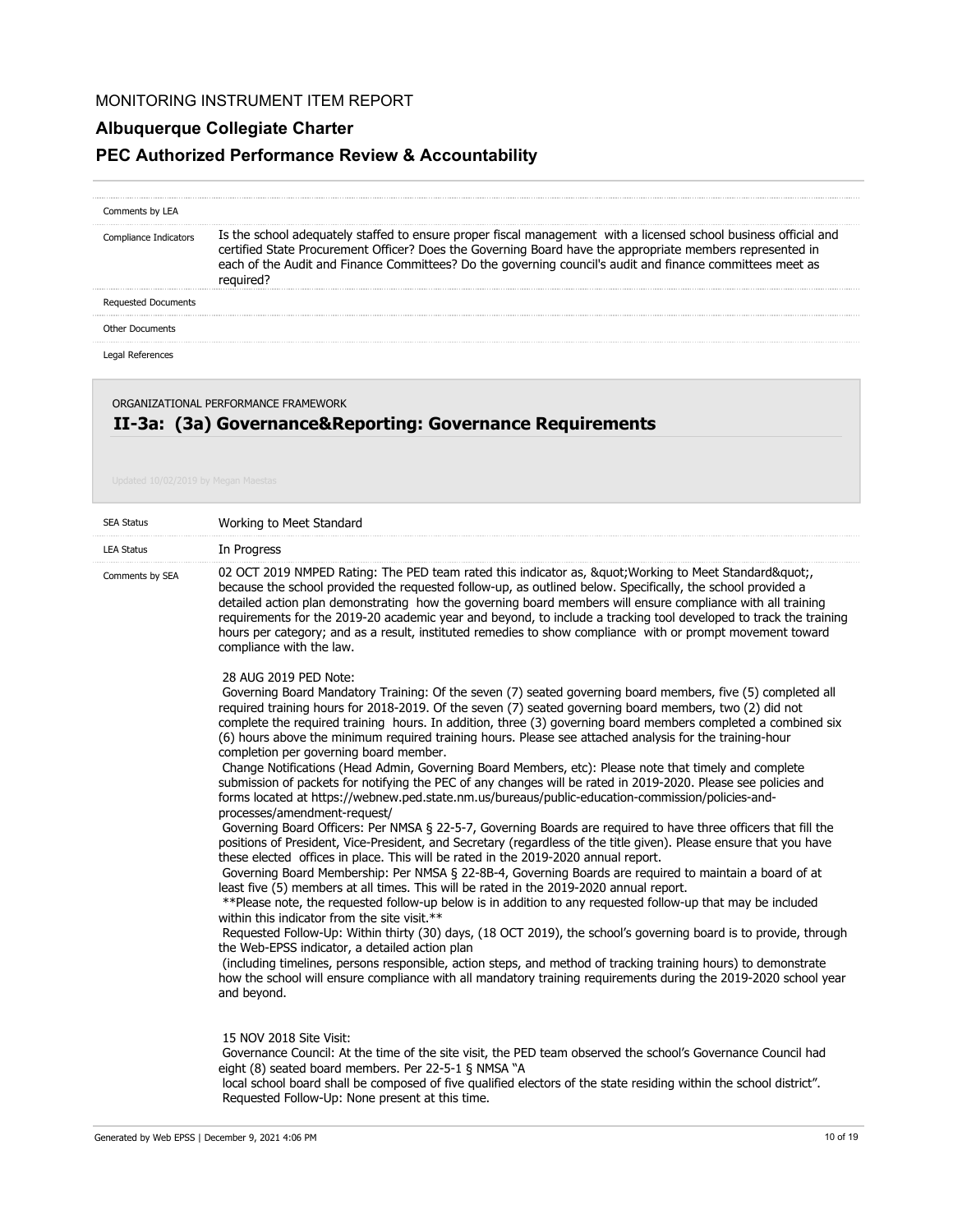#### **Albuquerque Collegiate Charter**

### **PEC Authorized Performance Review & Accountability**

 PED NOTE: Evaluated using continuous desktop monitoring throughout the 2018-19 academic year or as provided via NM PED cross-bureau collaboration. The CSD team will notify the head administrator via email if follow-up documentation is requested. This indicator will remain with a "Pending" rating until final review of the annual report, which will be conducted after the end of the 2018-19 academic year.

| Is the school's Governing Body complying with governance requirements? Does the school/Governing Body meet<br>dicators<br>membership requirements and comply with governance change policy? Do all members of the Governing Body<br>pplete all required training? Have any OMA complaints been verified by the Attorney General's office? |  |
|-------------------------------------------------------------------------------------------------------------------------------------------------------------------------------------------------------------------------------------------------------------------------------------------------------------------------------------------|--|
| <b>Requested Documents</b>                                                                                                                                                                                                                                                                                                                |  |
| Other Documents                                                                                                                                                                                                                                                                                                                           |  |
|                                                                                                                                                                                                                                                                                                                                           |  |

## **II-3b (site visit): (3b) Governance&Reporting: Conflicts of Interest** ORGANIZATIONAL PERFORMANCE FRAMEWORK

| <b>SEA Status</b>          | Meets Standard                                                                                                                                                                                                                                                                                                                                                                                                                                                                                                                                                                                                                    |
|----------------------------|-----------------------------------------------------------------------------------------------------------------------------------------------------------------------------------------------------------------------------------------------------------------------------------------------------------------------------------------------------------------------------------------------------------------------------------------------------------------------------------------------------------------------------------------------------------------------------------------------------------------------------------|
| <b>LEA Status</b>          | In Progress                                                                                                                                                                                                                                                                                                                                                                                                                                                                                                                                                                                                                       |
| Comments by SEA            | 15 NOV 2018 Site Visit:<br>Nepotism Policy: The PED team observed the school's anti-nepotism policy, maintained within the governing<br>board policy binder (pg. 12-14). The policy appears to align with 10-16-3 § NMSA and 22-8B-5.2 § NMSA. At the<br>time of the site visit, the head administrator J. Rivera stated the governing board has not approved nepotism<br>waiver(s) for the current academic year.<br>Conflict of Interest: The PED team observed the school's conflict of interest policy, maintained within the<br>governing board policy binder (pg. 12-14). The policy appears to align with 22-8B-10 § NMSA. |
|                            | Requested Follow-Up: None present at this time.                                                                                                                                                                                                                                                                                                                                                                                                                                                                                                                                                                                   |
| Comments by LEA            |                                                                                                                                                                                                                                                                                                                                                                                                                                                                                                                                                                                                                                   |
| Compliance Indicators      | Is the school complying with nepotism and conflict of interest requirements? Are the school and governing board<br>free of nepotism and conflicts of interest?                                                                                                                                                                                                                                                                                                                                                                                                                                                                    |
| <b>Requested Documents</b> |                                                                                                                                                                                                                                                                                                                                                                                                                                                                                                                                                                                                                                   |
| <b>Other Documents</b>     |                                                                                                                                                                                                                                                                                                                                                                                                                                                                                                                                                                                                                                   |
| Legal References           |                                                                                                                                                                                                                                                                                                                                                                                                                                                                                                                                                                                                                                   |

**II-3c: (3c) Governance&Reporting: Reporting Requirements** ORGANIZATIONAL PERFORMANCE FRAMEWORK

|                   | Generated by Web EPSS   December 9, 2021 4:06 PM | 11 of 19 |
|-------------------|--------------------------------------------------|----------|
| <b>LEA Status</b> | In Progress                                      |          |
| SEA Status        | Meets Standard                                   |          |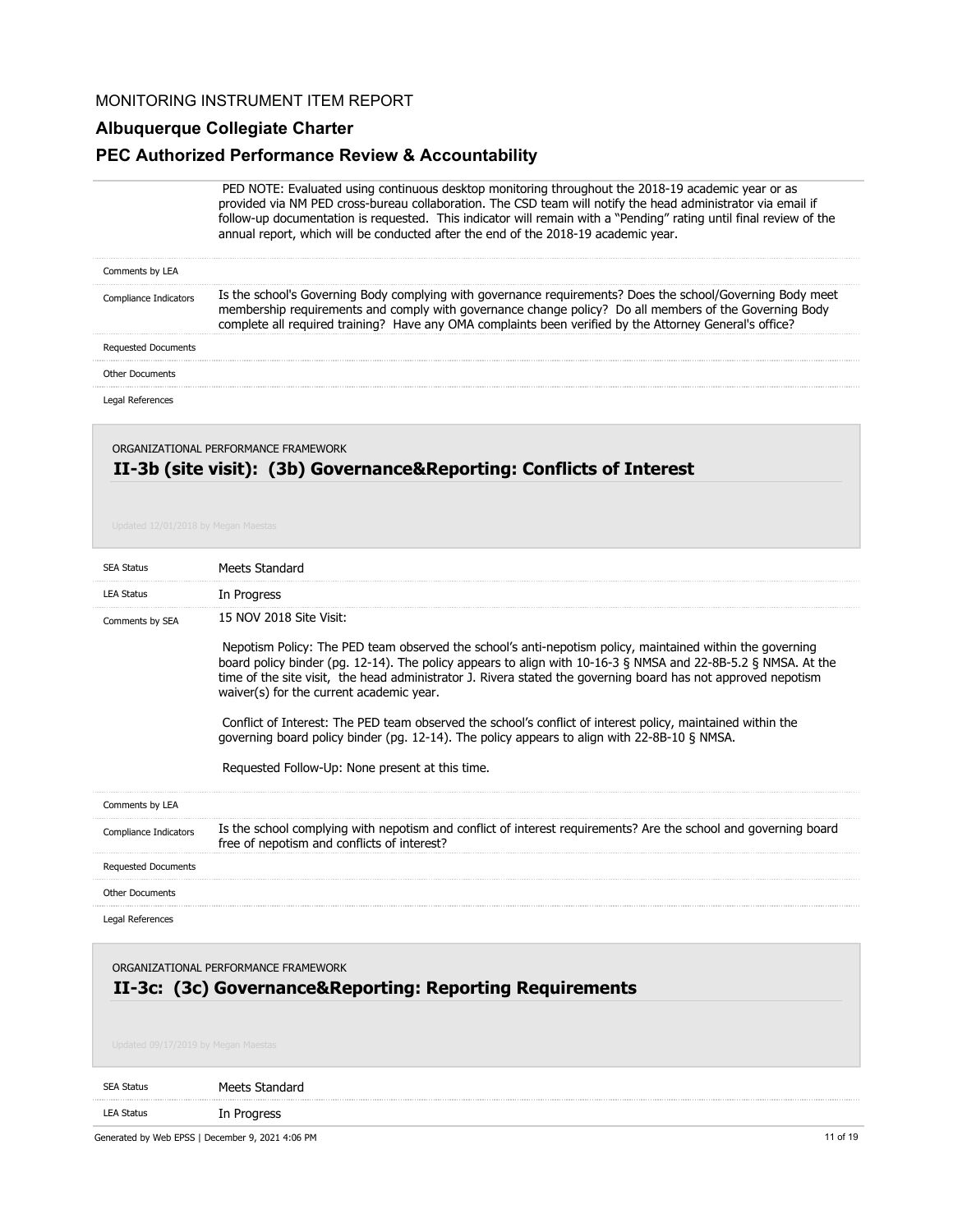#### **Albuquerque Collegiate Charter**

#### **PEC Authorized Performance Review & Accountability**

17 SEPT 2019 NMPED Rating: The PED team rated this indicator as, " Meets Standard", because the school was not reported (through PED cross-bureau collaboration) to be out of compliance with PED or PEC reporting requirements and/or deadlines. PED NOTE: Evaluated using continuous desktop monitoring throughout the 2018-19 academic year or as provided via NM PED cross-bureau collaboration. The PED team will observe at least one (1) of the school's Governing Board meeting(s) in 2018-2019 and will provide feedback to the Governing Board, via the PEC-Approved Governing Board Observation Form. The CSD team will notify the head administrator via email if followup documentation is requested. This indicator will remain with a "Pending" rating until final review of the annual report, which will be conducted after the end of the 2018-19 academic year. Does the school comply with reporting deadlines from the PED, PEC, and other state agencies? This includes a response to the PEC-Approved Governing Body Observation Form. Comments by SEA Comments by LEA Compliance Indicators Requested Documents Legal References Other Documents

#### ORGANIZATIONAL PERFORMANCE FRAMEWORK

### **II-4a: 4a) Students&Employees: Student Rights**

| <b>SEA Status</b>                                | Meets Standard                                                                                                                                                                                                                                                                                                                                                                                                                                                                                                                                                                                                                                                   |
|--------------------------------------------------|------------------------------------------------------------------------------------------------------------------------------------------------------------------------------------------------------------------------------------------------------------------------------------------------------------------------------------------------------------------------------------------------------------------------------------------------------------------------------------------------------------------------------------------------------------------------------------------------------------------------------------------------------------------|
| <b>LEA Status</b>                                | In Progress                                                                                                                                                                                                                                                                                                                                                                                                                                                                                                                                                                                                                                                      |
| Comments by SEA                                  | 17 SEPT 2019 NMPED Rating: The PED team rated this indicator as, " Meets Standard", because the<br>school was not reported (through PED cross-bureau collaboration) to be out<br>of compliance with protecting the rights of all students.                                                                                                                                                                                                                                                                                                                                                                                                                       |
|                                                  | 15 NOV 2018 Site Visit:<br>McKinney-Vento Act: The school identified J. Rivera as its Homeless Liaison. J. Rivera has reported her contact<br>information to the NM PED State Homeless Liaison, however, at the time of the site visit, the annual training<br>requirements for a schools McKinney Vento liaison had not been provided. The PED team observed the school's<br>McKinney-Vento dispute resolution policy that appears to be complaint and contain all required dispute resolution<br>levels. The school includes a "Student Housing Questionnaire" within the registration<br>packet to aid in identifying potential students facing homelessness. |
|                                                  | Requested Follow-Up: None present at this time.                                                                                                                                                                                                                                                                                                                                                                                                                                                                                                                                                                                                                  |
|                                                  | PED NOTE: Evaluated using continuous desktop monitoring throughout the 2018-19 academic year or as<br>provided via NM PED cross-bureau collaboration. The CSD team will notify the head administrator via email if<br>follow-up documentation is requested. This indicator will remain with a "Pending" rating until final review of the<br>annual report, which will be conducted after the end of the 2018-19 academic year.                                                                                                                                                                                                                                   |
| Comments by LEA                                  |                                                                                                                                                                                                                                                                                                                                                                                                                                                                                                                                                                                                                                                                  |
| Compliance Indicators                            | Is the school meeting protecting the rights of all students, including maintaining fair lottery, admissions,<br>enrollment and discipline practices? Does the school comply with the McKinney Vento Act? Does the school have,<br>and comply with a board-approved complaint policy and dispute resolution process?                                                                                                                                                                                                                                                                                                                                              |
| <b>Requested Documents</b>                       |                                                                                                                                                                                                                                                                                                                                                                                                                                                                                                                                                                                                                                                                  |
| <b>Other Documents</b>                           |                                                                                                                                                                                                                                                                                                                                                                                                                                                                                                                                                                                                                                                                  |
| Legal References                                 |                                                                                                                                                                                                                                                                                                                                                                                                                                                                                                                                                                                                                                                                  |
| Generated by Web EPSS   December 9, 2021 4:06 PM | 12 of 19                                                                                                                                                                                                                                                                                                                                                                                                                                                                                                                                                                                                                                                         |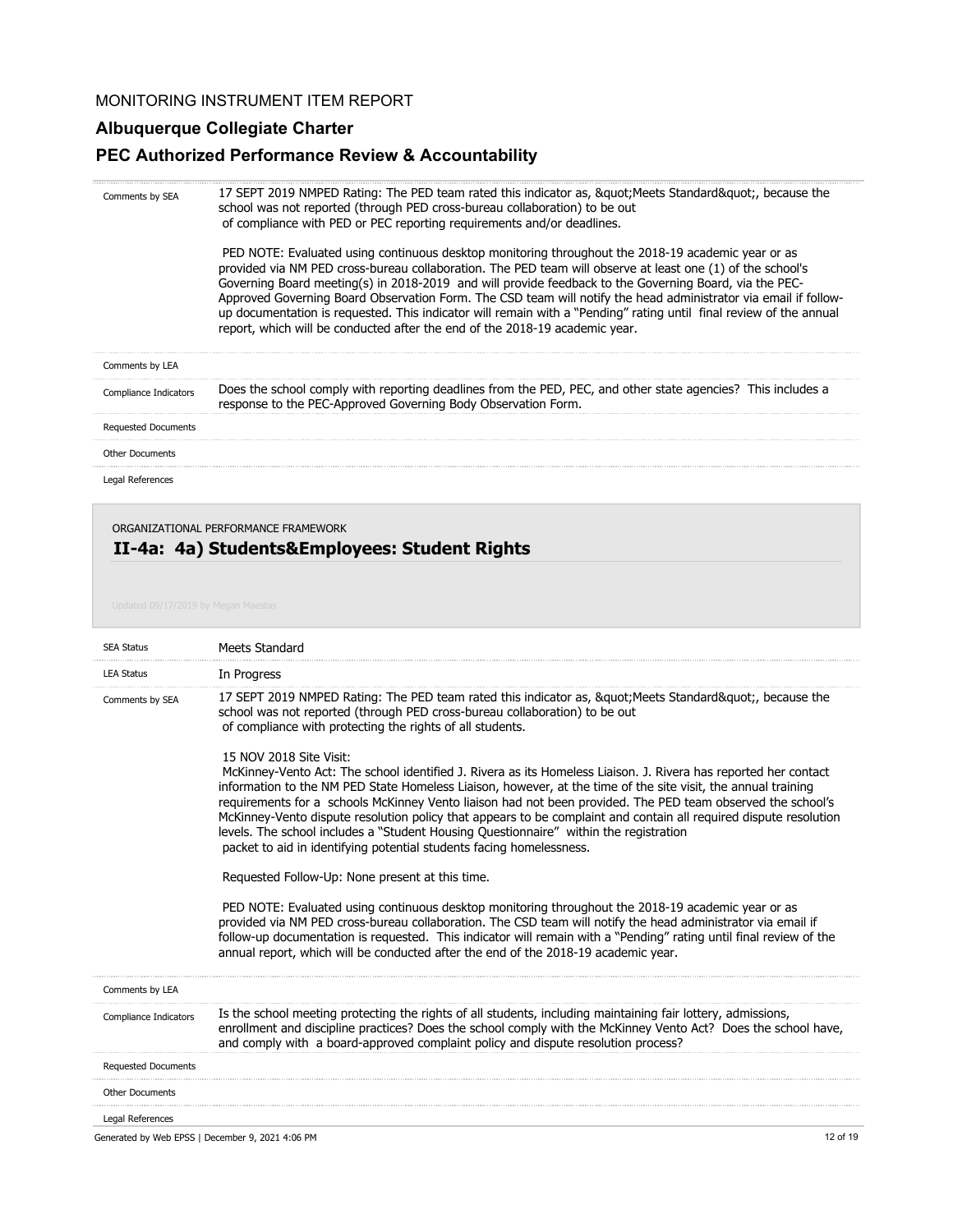# **Albuquerque Collegiate Charter**

# **PEC Authorized Performance Review & Accountability**

## **II-4b (site visit): 4b) Students&Employees: Attendance & Enrollment** ORGANIZATIONAL PERFORMANCE FRAMEWORK

| <b>SEA Status</b> | Working to Meet Standard                                                                                                                                                                                                                                                                                                                                                                                                                                                                                                                                                                                                                                                                                                                                                                                                                             |
|-------------------|------------------------------------------------------------------------------------------------------------------------------------------------------------------------------------------------------------------------------------------------------------------------------------------------------------------------------------------------------------------------------------------------------------------------------------------------------------------------------------------------------------------------------------------------------------------------------------------------------------------------------------------------------------------------------------------------------------------------------------------------------------------------------------------------------------------------------------------------------|
| <b>LEA Status</b> | In Progress                                                                                                                                                                                                                                                                                                                                                                                                                                                                                                                                                                                                                                                                                                                                                                                                                                          |
| Comments by SEA   | 02 OCT 2019 NMPED Rating: The PED team rated this indicator as, " Working to Meet Standard",<br>because the school provided the requested follow-up, as outlined below. Specifically, the school provided a<br>detailed action plan outlining the steps it already has taken and will implement in the 2019-20 academic year to<br>improve overall student attendance. The action plan include an after school care program designed through the<br>Extended Year Programming and personalized phone calls home to families with high absence rates; and as a<br>result, instituted remedies to show compliance with or prompt movement toward compliance with the law.                                                                                                                                                                              |
|                   | 17 SEPT 2019 NM PED Note: Upon review of the school's overall attendance, within-year retention and recurrent<br>enrollment, the school demonstrated the following:<br>Attendance Rate: per student attendance reports available in STARS, the school had a 91.2% overall attendance<br>rate for the 2018-19 academic year.                                                                                                                                                                                                                                                                                                                                                                                                                                                                                                                          |
|                   | Within-Year retention: per student enrollment reports available in STARS, the school had a 92.1% retention rate<br>when comparing 40-day and 120-day enrollment data.<br>Recurrent Enrollment: Given the school was in its first year of operations, recurrent enrollment is not applicable<br>this academic year.                                                                                                                                                                                                                                                                                                                                                                                                                                                                                                                                   |
|                   | Requested Follow-up: No later than 30 SEPT 2019, the school is asked to provide a narrative or action plan for<br>how it plans to improve the school's attendance rate to 95% or better in the coming academic year and beyond.<br>Such evidence may include but is not limited to a detailed action plan outlining responsible parties, action steps<br>taken, or timelines to improve the school's overall attendance.                                                                                                                                                                                                                                                                                                                                                                                                                             |
|                   | 17 SEPT 2019 NM PED Note: The school provided the requested follow-up, specifically, unexcused parental<br>notification templates the school would use when a student reached 5 or 10 unexcused absences.                                                                                                                                                                                                                                                                                                                                                                                                                                                                                                                                                                                                                                            |
|                   | 15 NOV 2018 Site Visit:<br>Attendance: The PED team reviewed the school's attendance policy, located within the student handbook, that<br>references and appears to align with the Compulsory School Attendance Law. However, at the time of the site<br>visit, the school did not have a 5 or 10-day unexcused absence parental notification processes or letter template.<br>According to 22-12-9 § NMSA, the school must notify parents if their student has 5 unexcused absences to<br>address early interventions for improved attendance and must notify parents via a letter if their student has 10<br>unexcused absences. The PED team asks the school to create parent notification/letters to comply with 22-12-9 §<br>NMSA. According to the<br>head administrator J. Rivera, the school maintains daily attendance through PowerSchool. |
|                   | Requested Follow-Up: Within thirty (30) days of the release of this report, (31 DEC 2018), the school must<br>provide evidence it is in compliance with all notification requirements of 22-12-9 § NMSA and NMAC 6.10.8.8,<br>specifically to include a 5-day unexcused absence parental notification processes, and a 10-day unexcused<br>absence parental letter template.                                                                                                                                                                                                                                                                                                                                                                                                                                                                         |
|                   | PED NOTE: Evaluated using continuous desktop monitoring throughout the 2018-19 academic year or as<br>provided via NM PED cross-bureau collaboration. The CSD team will notify the head administrator via email if<br>follow-up documentation is requested. This indicator will remain with a "Pending" rating until final review of the<br>annual report, which will be conducted after the end of the 2018-19 academic year.                                                                                                                                                                                                                                                                                                                                                                                                                       |
| Comments by LEA   |                                                                                                                                                                                                                                                                                                                                                                                                                                                                                                                                                                                                                                                                                                                                                                                                                                                      |

| <b>Compliance Indicators</b> | Does the school meet attendance, retention, and recurrent enrollment goals for students? |
|------------------------------|------------------------------------------------------------------------------------------|
|                              | •Meets 95% attendance rate or demonstrates successful efforts to improve attendance      |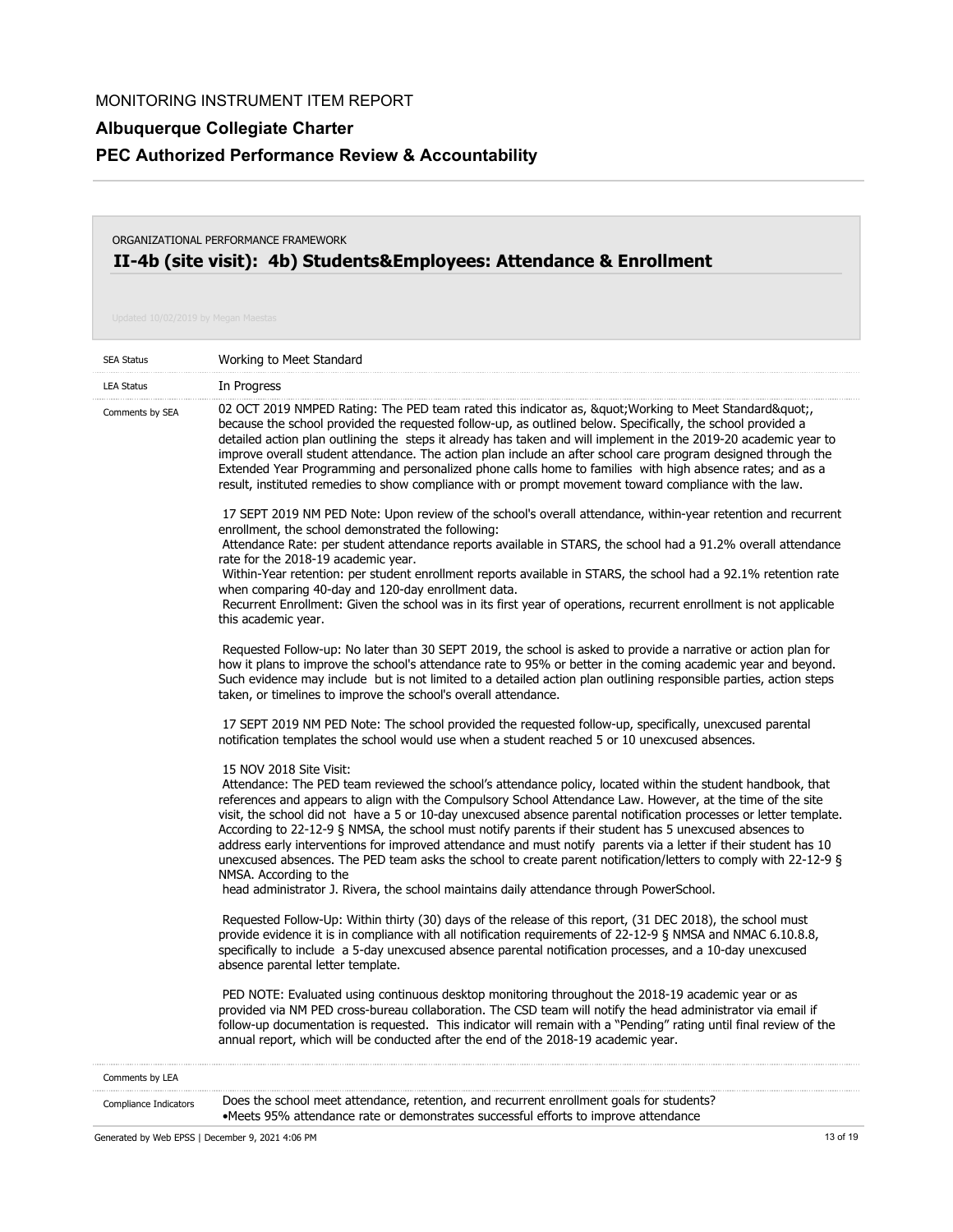### **Albuquerque Collegiate Charter**

#### **PEC Authorized Performance Review & Accountability**

 •Maintains 80% retention of enrolled students until end of year (Students who leave prior to the end of the year as graduates, completers, or earned GED are counted as retained.) •Retains at least 70% of students eligible to reenroll between school years

Requested Documents

Other Documents

Legal References

#### ORGANIZATIONAL PERFORMANCE FRAMEWORK

## **II-4c (site visit): 4c)Students&Employees:StaffCredentialRequirements**

| <b>SEA Status</b>          | Meets Standard                                                                                                                                                                                                                                                                                                                                                                                                                                                                         |
|----------------------------|----------------------------------------------------------------------------------------------------------------------------------------------------------------------------------------------------------------------------------------------------------------------------------------------------------------------------------------------------------------------------------------------------------------------------------------------------------------------------------------|
| <b>LEA Status</b>          | In Progress                                                                                                                                                                                                                                                                                                                                                                                                                                                                            |
| Comments by SEA            | 17 SEPT 2019 NMPED Rating: The PED team rated this indicator as, " Meets Standard", because the<br>school was not reported (through PED cross-bureau collaboration) to be out of compliance with managing staff<br>credential requirements.                                                                                                                                                                                                                                            |
|                            | 15 NOV 2018 Site Visit:<br>Licensure: The PED team reviewed six (6) personnel files to include the head administrator and five (5) licensed<br>staff. At the time of the site visit, all licensed staff files contained NM PED issued Licensure certificates.<br>Official Transcripts: All licensed staff files contained official transcripts.<br>Child Abuse Training: All licensed staff files included recognizing and reporting child abuse and neglect training<br>certificates. |
|                            | It was observed the school maintains staff files for all ancillary and contracted staff to include NM PED licensure<br>certificates and evidence of background checks.                                                                                                                                                                                                                                                                                                                 |
|                            | Requested Follow-Up: None present at this time.                                                                                                                                                                                                                                                                                                                                                                                                                                        |
|                            | PED NOTE: Evaluated using continuous desktop monitoring throughout the 2018-19 academic year or as<br>provided via NM PED cross-bureau collaboration. The CSD team will notify the head administrator via email if<br>follow-up documentation is requested. This indicator will remain with a "Pending" rating until final review of the<br>annual report, which will be conducted after the end of the 2018-19 academic year.                                                         |
| Comments by LEA            |                                                                                                                                                                                                                                                                                                                                                                                                                                                                                        |
| Compliance Indicators      | Is the school meeting teacher and other staff credentialing requirements? All employees are appropriately licensed<br>and past discrepancies have been addressed. This includes waivers and alternative licensure.                                                                                                                                                                                                                                                                     |
| <b>Requested Documents</b> |                                                                                                                                                                                                                                                                                                                                                                                                                                                                                        |
| <b>Other Documents</b>     |                                                                                                                                                                                                                                                                                                                                                                                                                                                                                        |
| Legal References           |                                                                                                                                                                                                                                                                                                                                                                                                                                                                                        |
|                            |                                                                                                                                                                                                                                                                                                                                                                                                                                                                                        |

**II-4d (site visit): 4d) Students&Employees: Employee Rights** ORGANIZATIONAL PERFORMANCE FRAMEWORK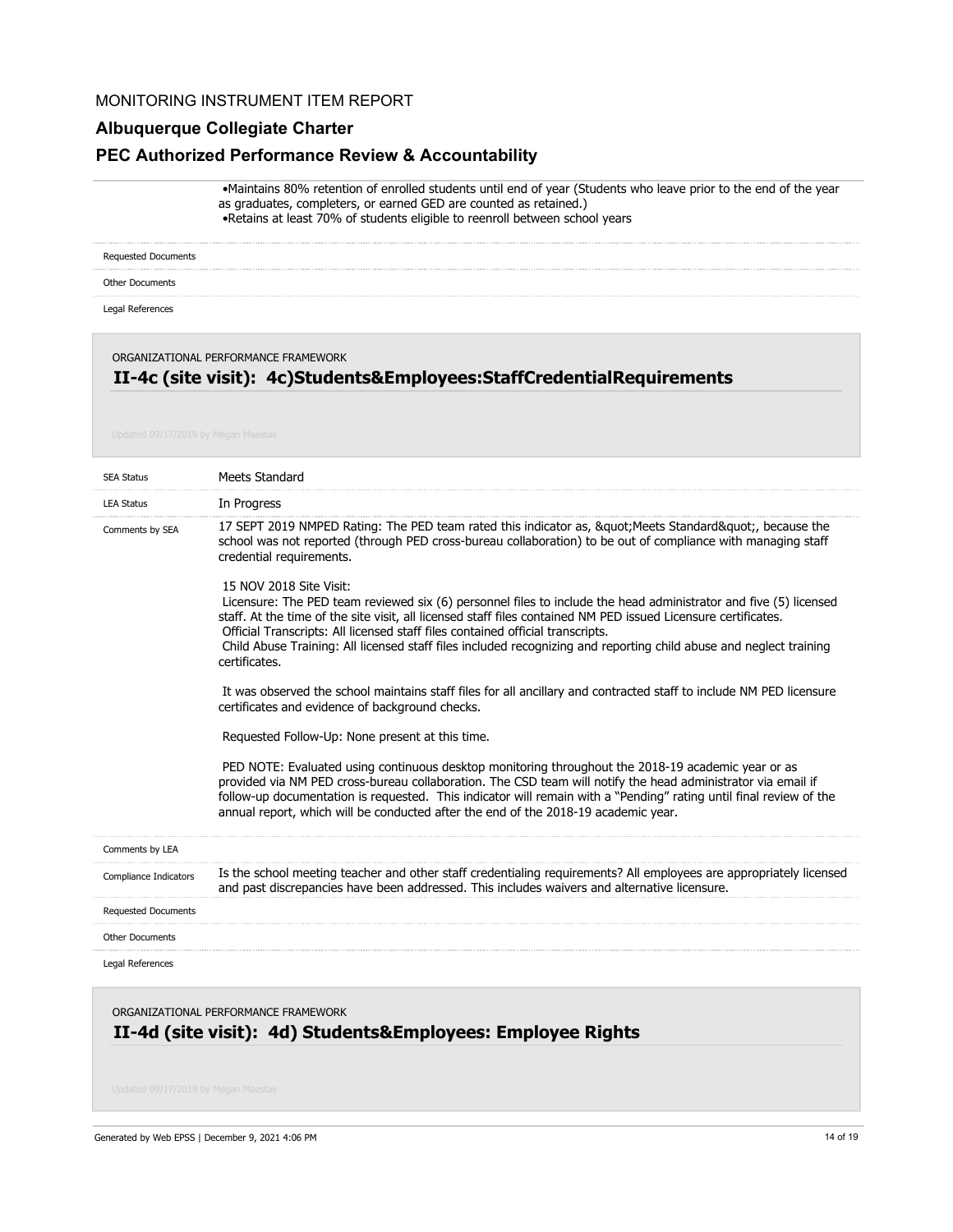# **Albuquerque Collegiate Charter**

# **PEC Authorized Performance Review & Accountability**

| <b>SEA Status</b>                                | Meets Standard                                                                                                                                                                                                                                                                                                                                                                                                                                                                                                                                                                                                                                                                                                                                                                                                                                                                                                                                                                                                                                                                                                                         |
|--------------------------------------------------|----------------------------------------------------------------------------------------------------------------------------------------------------------------------------------------------------------------------------------------------------------------------------------------------------------------------------------------------------------------------------------------------------------------------------------------------------------------------------------------------------------------------------------------------------------------------------------------------------------------------------------------------------------------------------------------------------------------------------------------------------------------------------------------------------------------------------------------------------------------------------------------------------------------------------------------------------------------------------------------------------------------------------------------------------------------------------------------------------------------------------------------|
| <b>LEA Status</b>                                | In Progress                                                                                                                                                                                                                                                                                                                                                                                                                                                                                                                                                                                                                                                                                                                                                                                                                                                                                                                                                                                                                                                                                                                            |
| Comments by SEA                                  | 17 SEPT 2019 NMPED Rating: The PED team rated this indicator as, " Meets Standard", because the<br>school was not reported (through PED cross-bureau collaboration) to be out of compliance with respecting<br>employee rights.                                                                                                                                                                                                                                                                                                                                                                                                                                                                                                                                                                                                                                                                                                                                                                                                                                                                                                        |
|                                                  | 15 NOV 2018 Site Visit:<br>The PED team reviewed all licensed staff files. All files contained current and signed contract(s). The school's<br>salary schedule met or exceeded the minimum teacher salaries established by NM PED.<br>PDP: All teacher personnel files included the individual teacher goal initiation for their annual PDP.<br>Mentorship: School identified two (2) novice teachers being mentored by P. Pinnere this academic year. The<br>school developed a robust and thorough mentorship program that appears to include all components of NMAC<br>6.60.10.8                                                                                                                                                                                                                                                                                                                                                                                                                                                                                                                                                    |
|                                                  | "The program must describe how the mentorship program addresses the following:<br>A. provides individual support for beginning teachers from designated mentors or support providers; the support<br>activities must                                                                                                                                                                                                                                                                                                                                                                                                                                                                                                                                                                                                                                                                                                                                                                                                                                                                                                                   |
|                                                  | include collaborative curriculum alignment, design, and planning; they must also include classroom observations,<br>student assessment, individual instructional conferences, and instructional resource development;<br>B. is mandatory for all beginning teachers;                                                                                                                                                                                                                                                                                                                                                                                                                                                                                                                                                                                                                                                                                                                                                                                                                                                                   |
|                                                  | C. includes structured and research-based training activities for mentors; the training must include the<br>development and needs of beginning teachers, the process of developing mentorship relationships, the process of<br>documenting teacher growth, and best practices in working with novice teachers;<br>D. uses a structured process for selection of mentors that includes selection and evaluation criteria and details<br>the person or persons responsible for implementing the selection and evaluation process;<br>E. provides compensation for mentors;                                                                                                                                                                                                                                                                                                                                                                                                                                                                                                                                                               |
|                                                  | F. uses an ongoing, formative evaluation of beginning teachers for the improvement of teaching practice;<br>G. uses an ongoing summative evaluation of beginning teacher performance during the first 1 to 3 years of<br>teaching, including an annual assessment of competence for continuing licensure and a final assessment of<br>competence for teachers seeking level 2 licensure; evaluation of beginning teacher performance shall include<br>annual review and progress reports during the mentorship program, collection of documented evidence of teacher<br>growth and development, and summative assessment of level I teacher competencies;<br>H. has a process for addressing disputes or grievances between mentors and beginning teachers and for<br>replacing mentors for good cause shown;<br>I. establishes a program that is at least one year in length but includes provisions whereby support for an<br>additional 2 or 3 years can be provided to teachers who do not successfully complete the first year and continue<br>to be employed in the public school district, charter school, or state agency; and |
|                                                  | J. has documentation that describes how support was sought and obtained from the local school board,<br>administrators, and other district and school personnel."<br>P. Pinnere is not receiving additional compensation for her mentoring, however, mentoring of novice teachers is<br>written into her job description.                                                                                                                                                                                                                                                                                                                                                                                                                                                                                                                                                                                                                                                                                                                                                                                                              |
|                                                  | Requested Follow-Up: None present at this time.                                                                                                                                                                                                                                                                                                                                                                                                                                                                                                                                                                                                                                                                                                                                                                                                                                                                                                                                                                                                                                                                                        |
|                                                  | PED NOTE: Evaluated using continuous desktop monitoring throughout the 2018-19 academic year or as<br>provided via NM PED cross-bureau collaboration. The CSD team will notify the head administrator via email if<br>follow-up documentation is requested. This indicator will remain with a "Pending" rating until final review of the<br>annual report, which will be conducted after the end of the 2018-19 academic year.                                                                                                                                                                                                                                                                                                                                                                                                                                                                                                                                                                                                                                                                                                         |
| Comments by LEA                                  |                                                                                                                                                                                                                                                                                                                                                                                                                                                                                                                                                                                                                                                                                                                                                                                                                                                                                                                                                                                                                                                                                                                                        |
| Compliance Indicators                            | Is the school respecting employee rights, including, but not limited to, completion and submission of NMTEACH<br>evaluations and observations, personnel files contain signed NMTEACH reports and teacher contracts, the School<br>Personnel Act, Charter School Act, FMLA, ADA, etc? Does the school have an established salary schedule that is in<br>compliance with minimum teacher salaries? Does the school have adequate mentorship for novice teachers?                                                                                                                                                                                                                                                                                                                                                                                                                                                                                                                                                                                                                                                                        |
| <b>Requested Documents</b>                       |                                                                                                                                                                                                                                                                                                                                                                                                                                                                                                                                                                                                                                                                                                                                                                                                                                                                                                                                                                                                                                                                                                                                        |
| <b>Other Documents</b>                           |                                                                                                                                                                                                                                                                                                                                                                                                                                                                                                                                                                                                                                                                                                                                                                                                                                                                                                                                                                                                                                                                                                                                        |
| Legal References                                 |                                                                                                                                                                                                                                                                                                                                                                                                                                                                                                                                                                                                                                                                                                                                                                                                                                                                                                                                                                                                                                                                                                                                        |
| Generated by Web EPSS   December 9, 2021 4:06 PM | 15 of 19                                                                                                                                                                                                                                                                                                                                                                                                                                                                                                                                                                                                                                                                                                                                                                                                                                                                                                                                                                                                                                                                                                                               |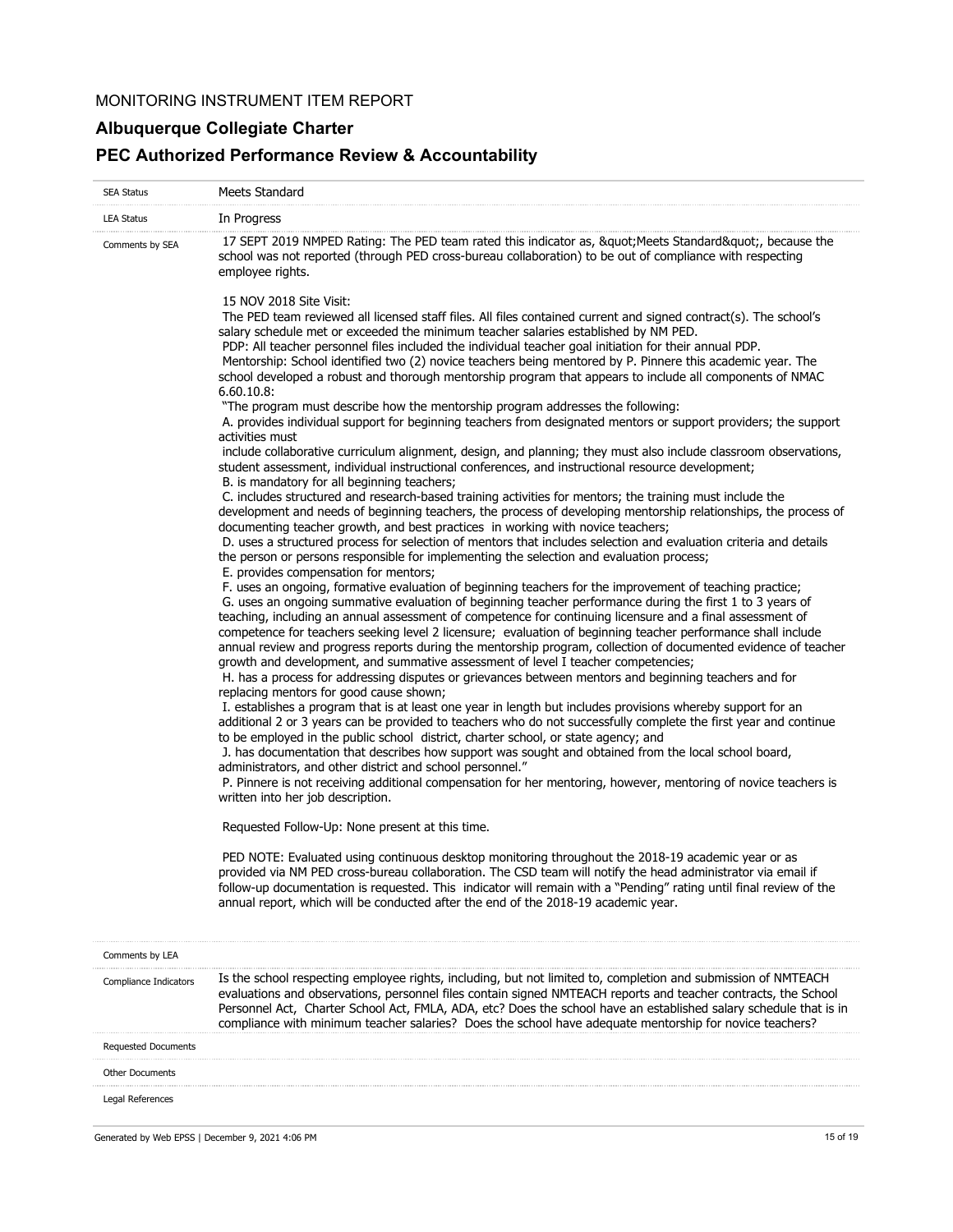### **Albuquerque Collegiate Charter**

### **PEC Authorized Performance Review & Accountability**

#### ORGANIZATIONAL PERFORMANCE FRAMEWORK

# **II-4e (site visit): 4e) Students&Employees: Background Checks & Ethics**

| <b>SEA Status</b>          | Meets Standard                                                                                                                                                                                                                                                                                                                                                                                                                 |
|----------------------------|--------------------------------------------------------------------------------------------------------------------------------------------------------------------------------------------------------------------------------------------------------------------------------------------------------------------------------------------------------------------------------------------------------------------------------|
| <b>LEA Status</b>          | In Progress                                                                                                                                                                                                                                                                                                                                                                                                                    |
| Comments by SEA            | 17 SEPT 2019 NMPED Rating: The PED team rated this indicator as, " Meets Standard", because the<br>school was not reported (through PED cross-bureau collaboration) to be out<br>of compliance with obtaining compliant background checks for all licensed personnel.                                                                                                                                                          |
|                            | 15 NOV 2018 Site Visit:<br>The PED team reviewed all licensed and non-licensed staff files. All files contained legally compliant background<br>checks.                                                                                                                                                                                                                                                                        |
|                            | PED NOTE: Evaluated using continuous desktop monitoring throughout the 2018-19 academic year or as<br>provided via NM PED cross-bureau collaboration. The CSD team will notify the head administrator via email if<br>follow-up documentation is requested. This indicator will remain with a "Pending" rating until final review of the<br>annual report, which will be conducted after the end of the 2018-19 academic year. |
| Comments by LEA            |                                                                                                                                                                                                                                                                                                                                                                                                                                |
| Compliance Indicators      | Is the school completing required background checks and reporting ethical violations? Does the school maintain<br>legally compliant background checks for all staff files including substitutes, contracted service providers, and<br>anyone with unsupervised access to students? Are incidents of violations of teacher/licensed staff ethical rules or<br>criminal convictions reported to the PED by the school?           |
| <b>Requested Documents</b> |                                                                                                                                                                                                                                                                                                                                                                                                                                |
| <b>Other Documents</b>     |                                                                                                                                                                                                                                                                                                                                                                                                                                |
| Legal References           |                                                                                                                                                                                                                                                                                                                                                                                                                                |

ORGANIZATIONAL PERFORMANCE FRAMEWORK

# **II-5a: 5a) School Environment: Facilities Requirements**

| <b>SEA Status</b> | Meets Standard                                                                                                                                                                                                                                                                                                                                                                                                                                                                                                                                                                                                                                                             |
|-------------------|----------------------------------------------------------------------------------------------------------------------------------------------------------------------------------------------------------------------------------------------------------------------------------------------------------------------------------------------------------------------------------------------------------------------------------------------------------------------------------------------------------------------------------------------------------------------------------------------------------------------------------------------------------------------------|
| <b>LEA Status</b> | In Progress                                                                                                                                                                                                                                                                                                                                                                                                                                                                                                                                                                                                                                                                |
| Comments by SEA   | 15 NOV 2018 Site Visit:<br>The PED team observed the school's E-Occupancy certificate hanging in the front offices, dated 24 OCT 2018.<br>The PED team reviewed the school's condition index letter provided by PSFA, dated 04 JUN 2018. The team<br>observed the school's most current fire inspection, conducted by the City of Albuquerque Fire Department on 04<br>SEPT 2018. At the time of the site visit, the school had not applied pesticides to the new school building.<br>However, the school utilizes the "Integrated Pest Management in Schools" method of application of pesticide on<br>school grounds.<br>Requested Follow-up: None present at this time. |
| Comments by LEA   |                                                                                                                                                                                                                                                                                                                                                                                                                                                                                                                                                                                                                                                                            |
|                   | Is the school complying with facilities requirements, including but not limited to, E-occupancy, facility condition                                                                                                                                                                                                                                                                                                                                                                                                                                                                                                                                                        |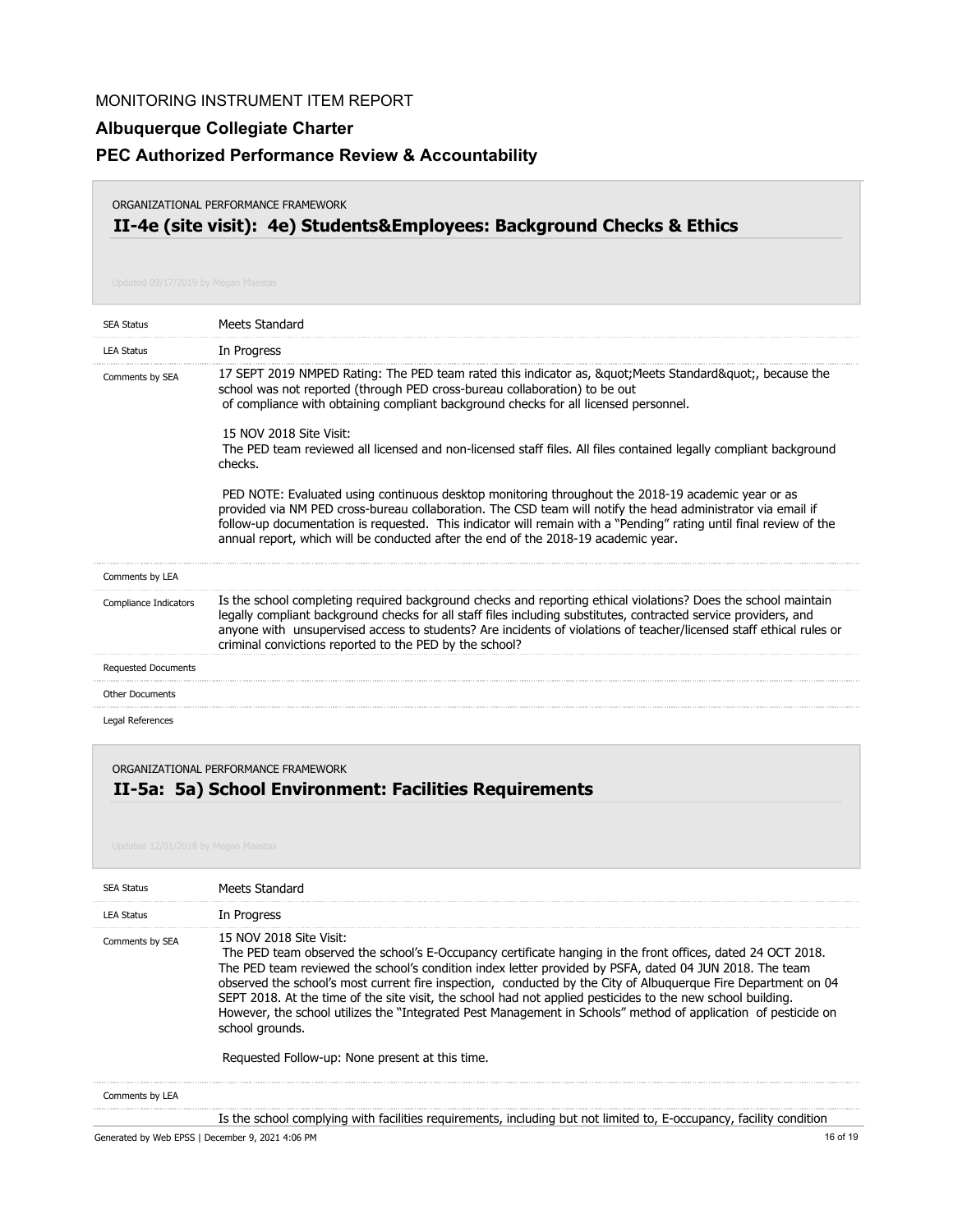#### **Albuquerque Collegiate Charter**

#### **PEC Authorized Performance Review & Accountability**

index, building leasing/ownership, fire inspections, ADA, written records of pesticides? Does the school notify PEC prior to any changes in facilities? Compliance Indicators

Requested Documents

Other Documents

Legal References

#### ORGANIZATIONAL PERFORMANCE FRAMEWORK

# **II-5b: 5b) School Environment:Transportation Requirements**

| <b>SFA Status</b>          | Not Applicable                                                                                                                                                                                                                                                                                                                                                                                                                                                                                                                     |
|----------------------------|------------------------------------------------------------------------------------------------------------------------------------------------------------------------------------------------------------------------------------------------------------------------------------------------------------------------------------------------------------------------------------------------------------------------------------------------------------------------------------------------------------------------------------|
| <b>LEA Status</b>          | In Progress                                                                                                                                                                                                                                                                                                                                                                                                                                                                                                                        |
| Comments by SEA            | 17 SEPT 2019 NMPED Rating: Not applicable, given the school was in its first year of operations.<br>PED NOTE: Evaluated using continuous desktop monitoring throughout the 2018-19 academic year or as<br>provided via NM PED cross-bureau collaboration. The CSD team will notify the head administrator via email if<br>follow-up documentation is requested. This indicator will remain with a "Pending" rating until final review of the<br>annual report, which will be conducted after the end of the 2018-19 academic year. |
| Comments by LEA            |                                                                                                                                                                                                                                                                                                                                                                                                                                                                                                                                    |
| Compliance Indicators      | Is the school complying with transportation requirements?                                                                                                                                                                                                                                                                                                                                                                                                                                                                          |
| <b>Requested Documents</b> |                                                                                                                                                                                                                                                                                                                                                                                                                                                                                                                                    |
| <b>Other Documents</b>     |                                                                                                                                                                                                                                                                                                                                                                                                                                                                                                                                    |
| Legal References           |                                                                                                                                                                                                                                                                                                                                                                                                                                                                                                                                    |

#### ORGANIZATIONAL PERFORMANCE FRAMEWORK

# **II-5c (site visit): 5c) School Environment: Health & Safety**

| <b>SEA Status</b> | Meets Standard                                                                                                                                                                                                                                                                                                                                                                         |
|-------------------|----------------------------------------------------------------------------------------------------------------------------------------------------------------------------------------------------------------------------------------------------------------------------------------------------------------------------------------------------------------------------------------|
| <b>LEA Status</b> | In Progress                                                                                                                                                                                                                                                                                                                                                                            |
| Comments by SEA   | 17 SEPT 2019 NMPED Rating: The PED team rated this indicator as, &guot Meets Standard&guot, because the<br>school was not reported (through PED cross-bureau collaboration) to be out<br>of compliance with health and safety requirements.                                                                                                                                            |
|                   | 17 APR 2019 NM PFD Note Lisa Hecker:<br>Thank you for submitting your Safe School Plan (SSP), as required by NMAC 6.12.6. I am pleased to inform you<br>that the Albuquerque Collegiate Charter School's SSP has been reviewed by the NM Public Education Department<br>(PED) and is considered approved as of today's date.                                                           |
|                   | 01 APR 2019 NM PFD Note Lisa Hecker:<br>Thank you for submitting your Safe School Plan (SSP), as reguired by NMAC 6.12.6, to the NM Public Education<br>Department (PED). Albuquerque Collegiate Charter School's SSP has been reviewed by the PED and is considered<br>not approved as of today's date. The attached rubric details the elements requiring revision, denoted with and |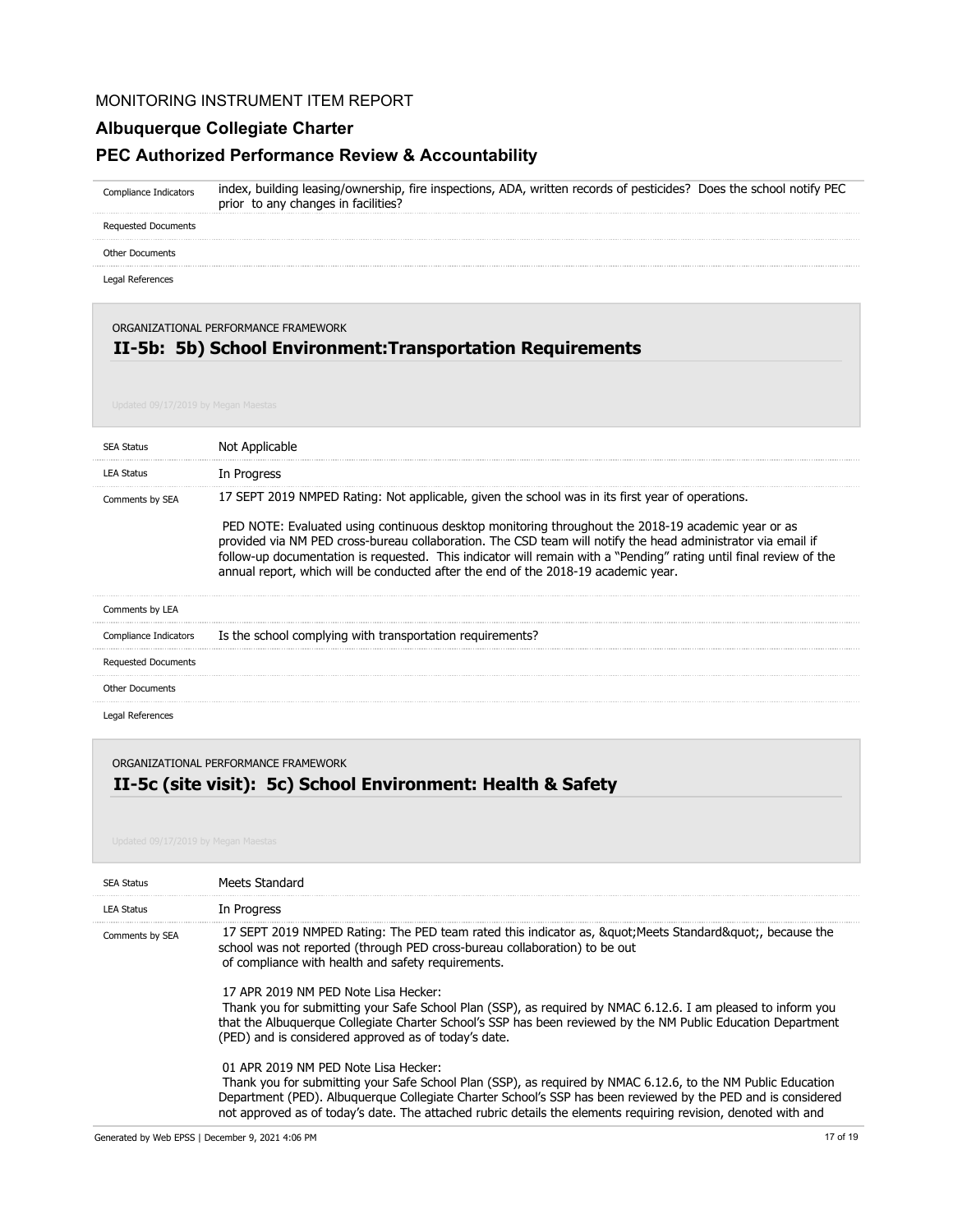#### **Albuquerque Collegiate Charter**

#### **PEC Authorized Performance Review & Accountability**

asterisk (\*) and in red text. Please provide a revised SSP addressing the required elements on the attached rubric to me no later than 04/19/19.

#### 15 NOV 2018 Site Visit:

 Emergency Drills: At the time of the site visit, the school had conducted the required four (4) weekly fire drills during the first four weeks of school. The school has conducted a

 monthly emergency drill thereafter to include, one fire drill and one helter-in-place emergency drill. The PED team reminded the school it must conduct one emergency drill every month through the end of school to include at least, two (2) shelter-in-place drills, one (1) evaluation drill and the remaining drills can be fire drills. Safe School Plan (SSP): The school will submit its SSP for review in December 2018.

 Immunization Requirements: The PED team observed the school's master immunization log for all enrolled students. The master log appeared to be compliant with 24-5-4 § NMSA. It is recommended the school add a column to its master immunization log to include any students that have current approved vaccination exemption waivers.

Requested Follow-Up: None present at this time.

| Comments by LEA            |                                                                                                                                                                                                                                                                                                                                                |
|----------------------------|------------------------------------------------------------------------------------------------------------------------------------------------------------------------------------------------------------------------------------------------------------------------------------------------------------------------------------------------|
| liance Indicators          | Is the school complying with health and safety requirements, including, but not limited to, having updated school<br>wellness and safety plans, conducting all required emergency drills, maintaining a master immunization log, and<br>with all facility corrective requirements (e.g., NMPSIA, DOH, PSFA, Fire Marshall, POSHA)<br>complvina |
| <b>Requested Documents</b> |                                                                                                                                                                                                                                                                                                                                                |
| <b>Other Documents</b>     |                                                                                                                                                                                                                                                                                                                                                |
| Legal References           |                                                                                                                                                                                                                                                                                                                                                |
|                            |                                                                                                                                                                                                                                                                                                                                                |

ORGANIZATIONAL PERFORMANCE FRAMEWORK

#### **II-5d: 5d) School Environment: Handling Confidential Info**

| <b>SEA Status</b>          | Meets Standard                                                                                                                                                                                                                                                                                                                                                                                                                                                                                                                                                                                                                                                                                                       |
|----------------------------|----------------------------------------------------------------------------------------------------------------------------------------------------------------------------------------------------------------------------------------------------------------------------------------------------------------------------------------------------------------------------------------------------------------------------------------------------------------------------------------------------------------------------------------------------------------------------------------------------------------------------------------------------------------------------------------------------------------------|
| <b>LEA Status</b>          | In Progress                                                                                                                                                                                                                                                                                                                                                                                                                                                                                                                                                                                                                                                                                                          |
| Comments by SEA            | 17 SEPT 2019 NMPED Rating: The PED team rated this indicator as, &guot Meets Standard&guot, because the<br>school was not reported (through PED cross-bureau collaboration) to be out<br>of compliance with handling student information appropriately, including student privacy.<br>PED NOTE: Evaluated using continuous desktop monitoring throughout the 2018-19 academic year or as<br>provided via NM PED cross-bureau collaboration. The CSD team will notify the head administrator via email if<br>follow-up documentation is requested. This indicator will remain with a "Pending" rating until final review of the<br>annual report, which will be conducted after the end of the 2018-19 academic year. |
| Comments by LEA            |                                                                                                                                                                                                                                                                                                                                                                                                                                                                                                                                                                                                                                                                                                                      |
| Compliance Indicators      | Is the school handling information appropriately, including but not limited to requirements related to, FERPA and<br>the obtainment, maintenance, and transfer of cumulative files?                                                                                                                                                                                                                                                                                                                                                                                                                                                                                                                                  |
| <b>Requested Documents</b> |                                                                                                                                                                                                                                                                                                                                                                                                                                                                                                                                                                                                                                                                                                                      |
| <b>Other Documents</b>     |                                                                                                                                                                                                                                                                                                                                                                                                                                                                                                                                                                                                                                                                                                                      |
| Legal References           |                                                                                                                                                                                                                                                                                                                                                                                                                                                                                                                                                                                                                                                                                                                      |